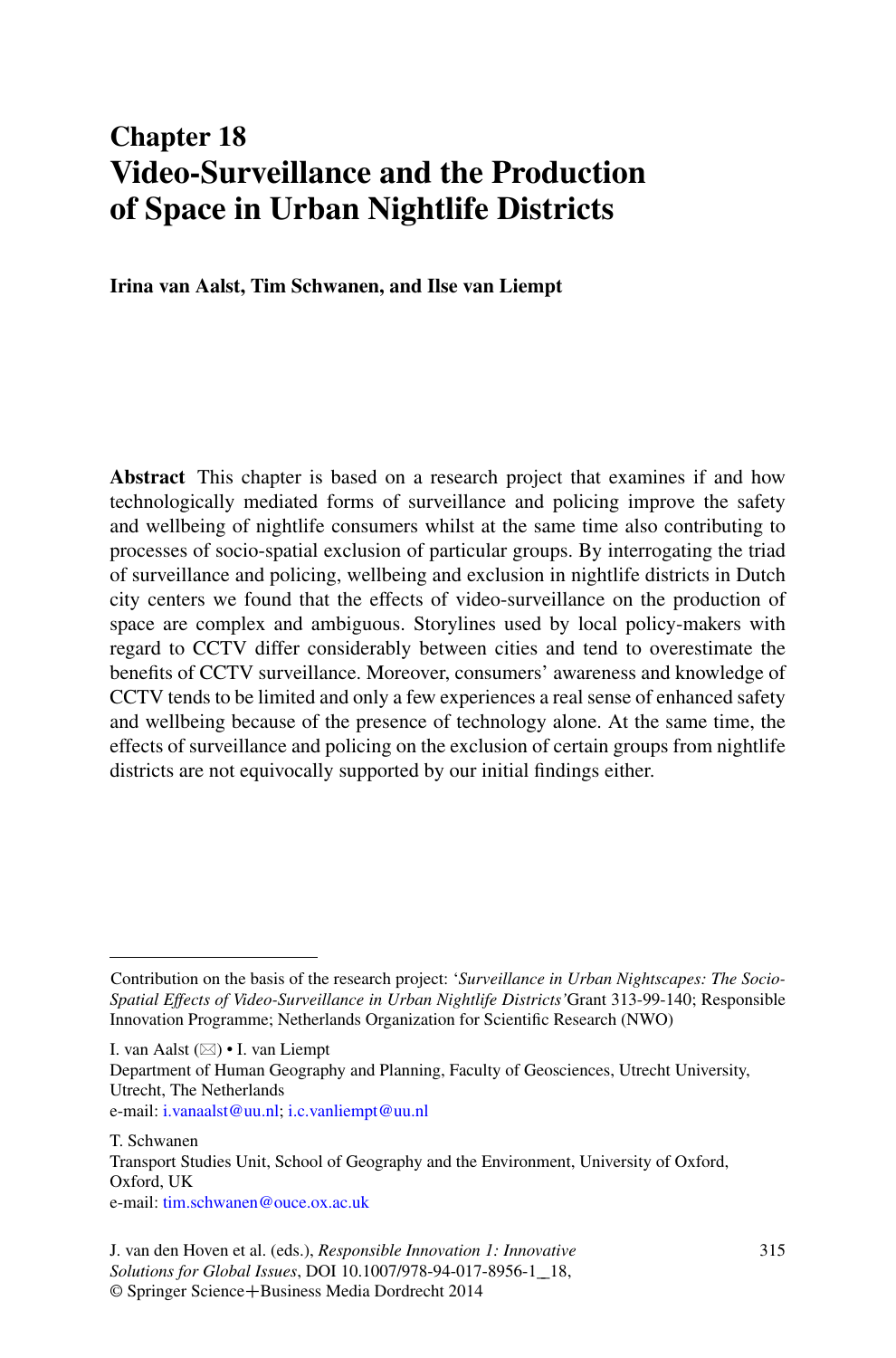#### **18.1 Introduction: The Rise of Night-Time Economies**

Across Western Europe districts of nightlife entertainment are attracting increased attention in urban policy and governance, because these spaces are unique configurations of economic opportunity, pleasure and excess. In response to globalization, neo-liberalism and the decentralization of governmental power from the national to the local level, European cities have become more proactive in enhancing competitiveness and stimulating economic growth (Harvey [1989;](#page-18-0) Hall and Hubbard [1998\)](#page-18-1). By trying to make the city centre a site of spectacle, consumption and pleasure, policymakers, corporate actors and other urban stakeholders hope to attract tourists, business travelers, students and others; to keep young, middleclass families from moving to the suburbs; and to become a magnet for businesses (Judd and Fainstein [1999;](#page-18-2) Miles and Paddison [2005;](#page-18-3) Schmid et al. [2011\)](#page-18-4). Thus, the organization of festivals and the development of spatial clusters of bars, clubs, restaurants and cinemas are familiar governmental strategies for improving a city's attractiveness and livability. The term night-time economy, which is commonly used in the UK-based scholarly literature, is telling with regard the obvious links between nightlife, profitability and inter-urban competitiveness (Shaw [2010\)](#page-18-5).

Nonetheless, compared to other forms of consumption, the governance of urban nightlife is imbued with profound ambiguity. Whilst stimulated for economic reasons, nightlife is also kept under (increasingly tight) control in an attempt to mitigate real and imagined excesses. The urban night is after all a distinctive spacetime (Hubbard [2005;](#page-18-6) Williams [2008\)](#page-19-0) that offers a wide range of intense emotional experiences – from pleasure, excitement and adventure to fear and distress – and myriad opportunities for the transgression of otherwise taken-for-granted social norms. Regarding such transgression, the emphasis is usually on binge-drinking, vandalism and violence (Winlow and Hall [2006;](#page-19-1) Roberts and Eldridge [2009\)](#page-18-7). However, more positive forms of transgression, such as overcoming the restraint to approach strangers or impediments to free self-expression, are also significant. They allow forms of sociality and conviviality to emerge that are not normally encountered during daylight (see also Jayne et al. [2011\)](#page-18-8).

The most common governmental response to the complex entanglements of economic opportunity, pleasure and excess has been the intensification of surveillance and policing in nightlife districts (Helms [2008;](#page-18-9) Roberts and Eldridge [2009\)](#page-18-7): police agents, private security firms and Closed Circuit Television (CCTV) systems are among the many techniques employed to enhance the safety and wellbeing of the various stakeholders involved in urban nightlife, including (benevolent) consumers, bar and club owners and staff, police officers and ambulance personnel. Wellbeing is a widely used but elusive term that is often taken to refer to the level of happiness, pleasure and satisfaction individuals experience (Diener [2009\)](#page-17-0). The meaning of wellbeing is, however, broader than personal enjoyment. Building on recent work in geography (Conradson [2005;](#page-17-1) Fleuret and Atkinson [2007;](#page-17-2) Atkinson et al. [2012\)](#page-17-3), we understand wellbeing as an individually experienced but socially produced and intrinsically spatial phenomenon, emerging from – in our case – the interactions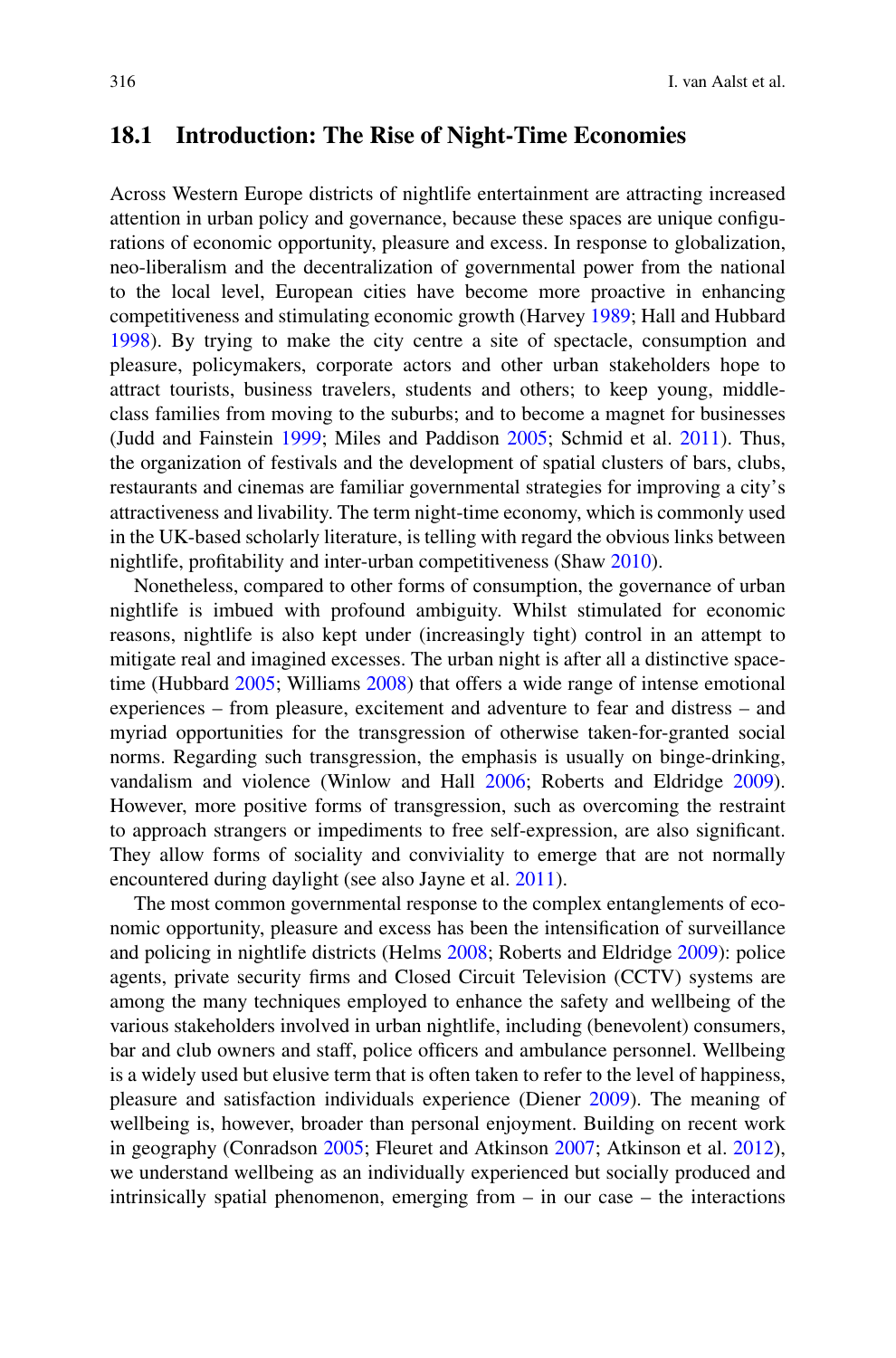between consumers, police officers, bouncers, club and bar owners, CCTV systems and the built environment as well as collective norms, values and customs. Space is thus taken to be actively involved in the production of wellbeing (or the lack thereof); it is not simply a passive background to the actions and perceptions of individual agents. This means that spaces of wellbeing are spaces that offer joy, selffulfillment, self-esteem, protection from harm, and/or restoration from stress and forms of ill-health. Such spaces can also contribute to emancipation, mutual valuing and inclusivity, for instance through the reworking of prejudices about certain social groups (Fleuret and Atkinson [2007\)](#page-17-2).

In the Netherlands the surveillance and policing of urban nightlife districts is increasingly undertaken in the context of what since the mid-1990 has become known as Safe Nightlife Policies [*Veilig Uitgaan Beleid*]. These policies are framed around the idea that (local) government cannot monitor and police nightlife districts on its own; club and bar owners, residents, consumers and other actors also have to take responsibility and contribute to this form of nodal governance (Van Aalst and Van Liempt [2011\)](#page-19-2). Another key trend has been increased technological mediation of the surveillance and policing of nightlife districts and city-centers more generally. It is not simply that CCTV systems have become more widespread; new technological hardware, software and procedures have been introduced and piloted. Mobile cameras, computer code to manage recorded data streams, the continuous tracking of specific individuals moving through an area and real-time feedback from CCTV operators to police and bouncers 'on the ground' are obvious examples.

These forms of technological mediation are widely claimed to be successful in reducing crime and disorder by politicians, policymakers and the popular press alike (Webster [2009\)](#page-19-3). Systematic reviews of CCTV evaluations suggest, however, that the effectiveness of CCTV has consistently been overrated (Armitage [2002;](#page-17-4) Welsh and Farrington [2003\)](#page-19-4). Concerns have also been raised in the academic literature about the extent to which technologically mediated forms of surveillance and policing may marginalize and disadvantage particular social groups: CCTV has been considered a masculine technology unable to register and respond to the forms of (verbal) harassment that tend to intimate women in particular (Koskela [2002\)](#page-18-10); research among CCTV operators has suggested that their decisions about who to monitor are often informed by racist and ageist prejudices (Norris and Armstrong [1999\)](#page-18-11); and computer code used to automatically detect behavior considered deviant or for facial recognition may also embody social stereotypes about race/ethnicity and particular youth cultures (Graham [2005\)](#page-18-12).

The main objective of this chapter is to examine if and how technologically mediated forms of surveillance and policing really improve the safety and wellbeing of nightlife consumers whilst at the same time also contributing to the sociospatial exclusion of particular groups from nightlife districts. Our research project interrogates the triad of surveillance and policing, wellbeing and exclusion by focusing on the different actors involved in the production of the spaces of nightlife districts in the Dutch cities of Rotterdam, Utrecht and Groningen. These three cities have been selected on the basis of differences in population composition, spatial structure of the nightlife district, and surveillance and policing practices (for more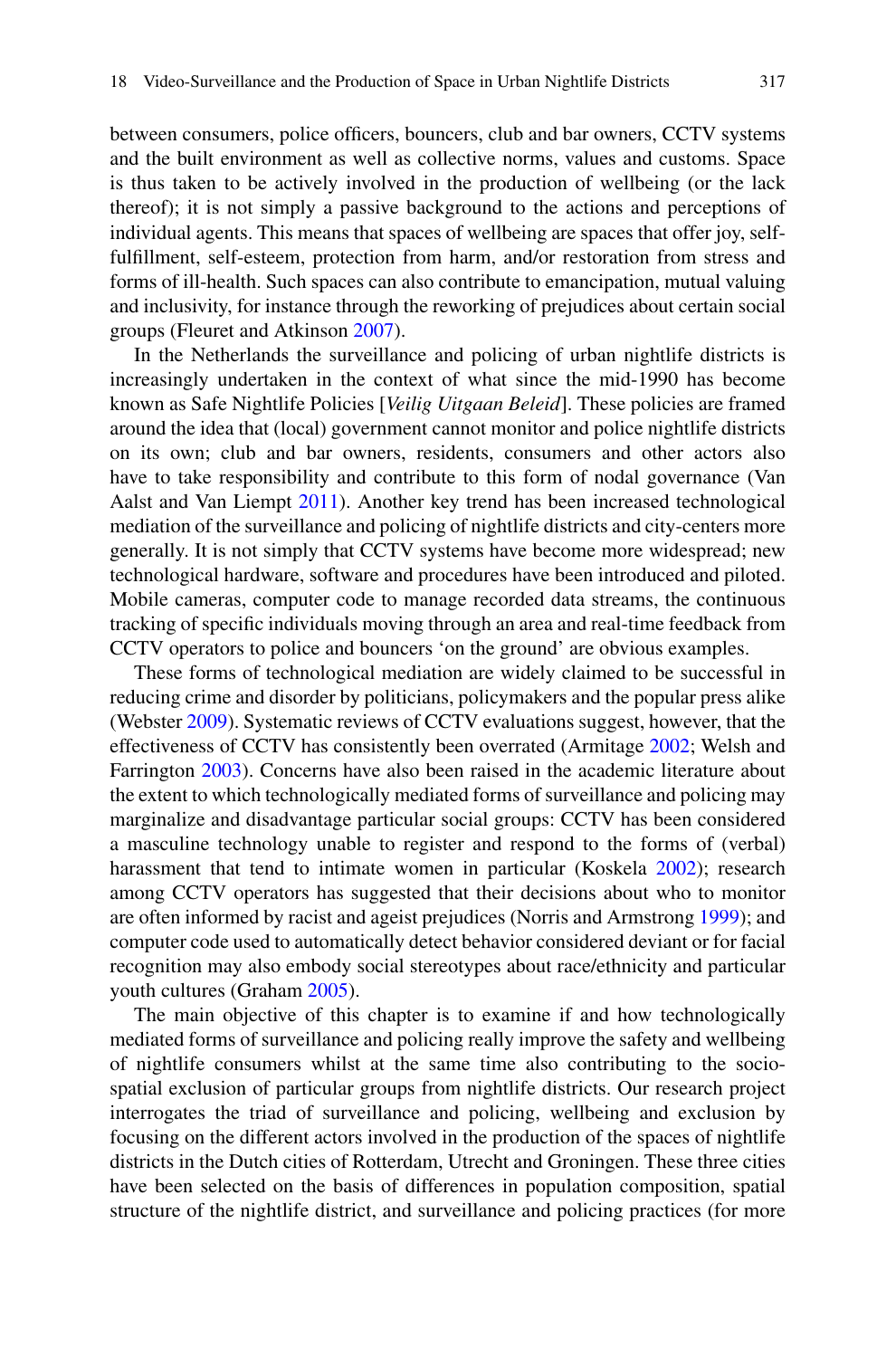information, see Schwanen et al. [2012\)](#page-18-13). We use a mixed-method approach that considers as many relevant agents as possible, including but not limited to (potential) consumers, nightlife entrepreneurs, policymakers, CCTV operators, bouncers and police officers. Their perspectives and views are gauged and articulated via a range of research methods: repeated on-site observations during nighttime in selected nightlife districts, in-depth interviews with consumers and other stakeholders, analyses of policy documents, questionnaires among (non-) visitors of urban nightlife districts and series of participatory workshops with consumers and other stakeholders.

After outlining some of the theoretical notions and commitments guiding our analysis, we chart three complexities regarding video-based surveillance in nightlife districts. We will firstly consider how different discourse coalitions (Hajer [2005\)](#page-18-14) emerged around CCTV and contributed to different surveillance practices in Rotterdam and Utrecht. Secondly, we examine the nuanced experiences and understandings consumers have regarding CCTV and how these differ from policy discourses. Finally, we discuss how the increased use of mobile devices equipped with cameras among consumers has the potential to disrupt and rewrite the relations between the watcher and the watched and introduce fundamental novelty in surveillance routines. We then briefly discuss some initial findings regarding the relations between surveillance and policing more generally and the dynamics in the character of nightlife districts as spaces of pleasure and excess, before drawing some conclusions.

### **18.2 Theoretical Background: An Assemblage Approach**

The project draws on and brings together a range of theoretical registers from human geography, science and technology studies, sociology, urban studies and cultural studies. For the purpose of this chapter it suffices to highlight three starting points that are central to the study:

- The surveillance and policing of nightlife districts need to be understood as the outcome of distributed assemblages.
- Discourses about and the practice of such surveillance may not coincide with each other.
- It is not immediately apparent that surveillance and policing practices make nightlife districts safer and/or more enjoyable for all actual and potential nightlife consumers.

Following Deleuze and Guattari [\(1987\)](#page-17-5) and DeLanda [\(2006\)](#page-17-6), we understand an assemblage as a collective whose properties emerge from the relations between its heterogeneous parts. Heterogeneity is crucial: it is from the interactions of different components – human bodies, technological artifacts, codes, built structures, symbols, ideas, energies, emotions, and so on – that assemblages come into being and effects are generated. Adopting this assemblage approach has many advantages,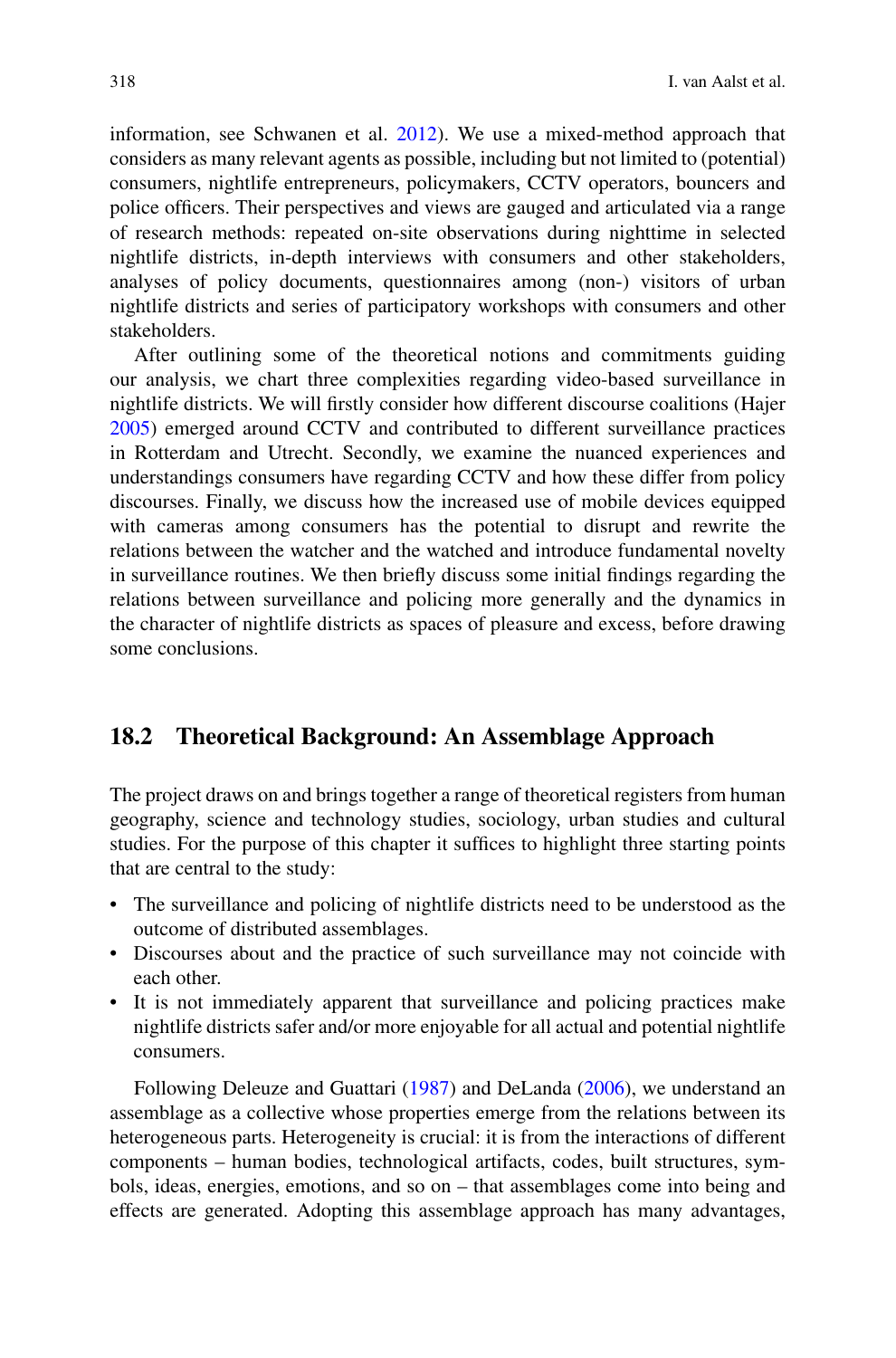one of which is that there are no restrictions on the character of the elements that can become part of an assemblage. As such the notion of the assemblage does not privilege the discursive, the material or indeed any other ontological realm. Another attractive feature is that any assemblage, on Deleuze's view, is characterized by both stability and instability. This implies, among others, that the properties of assemblage are open to change: there is always an immanent possibility of ambiguity, novelty or something unexpected happening. And, as shown below, the surveillance and policing of nightlife districts is indeed an arena where continuity and change coalesce and where interactions between people and camera technologies are a source of novelty and ambiguity. We use the adjective 'distributed' in distributed assemblage in a dual sense. Not only are competencies, capacities, actions, events, meanings, and so on, usually distributed across sets of multiple elements; these elements also tend to be distributed geographically. Thus, the capacity to monitor a nightlife district weaves together many different elements, from the cameras hanging on buildings and in public spaces to IT networks through which information is transported to the control room (which is sometimes located in another city) where software developed by engineers in locations that can be as far away as Bangalore and embodied skills acquired over CCTV operators' life-course are crucial to the decoding and interpretation of the footage by those operators.

Surveillance assemblages in urban spaces in the Netherlands and elsewhere have undergone two key changes: spatial extension and technological advancement. 77 % of Dutch cities with more than 100,000 inhabitants now have (standard and static) surveillance cameras in public spaces (Schreijenberg et al. [2009\)](#page-18-15) and the tendency towards 'blanket surveillance' is set to continue. Interest in and use of 'smart' cameras and 'smart' algorithms to handle and interpret data flows are also increasing. Cities are experimenting with mobile cameras (e.g. Rotterdam) and cameras equipped with sensors for recording sounds (e.g. Groningen), although success has so far been mixed (Gemeente Groningen [2011\)](#page-17-7). There have also been experiments with the use of algorithms in CCTV control rooms that reduce data stream in such a way that multiple cameras can be monitored simultaneously on a single screen. For the future much is expected from facial recognition software and algorithms for the automatic detection of deviant behavior.

The increased role of technologies in surveillance and policing means that the capacities, competencies and actions of surveillance and policing assemblages are likely to change with potentially significant effects for public spaces. Whatever the nature of such effects, it is important to be attentive to differences between discourses about surveillance and policing and practices 'on the ground'. Now, any discourse – i.e. the ideas, meanings and practices through which surveillance and policing are made understandable – is multiple and differentiated (Foucault [2002;](#page-17-8) Hajer [2005\)](#page-18-14), and this is also true of contemporary surveillance in general and of CCTV in particular. Utopian understandings foregrounding the crimereducing and safety-enhancing capacities of CCTV exist side by side with dystopian variants that emphasize the risks of increased social sorting (Lyon [2003\)](#page-18-16), enhanced social stratification, privacy issues and the production of sterile urban spaces. It is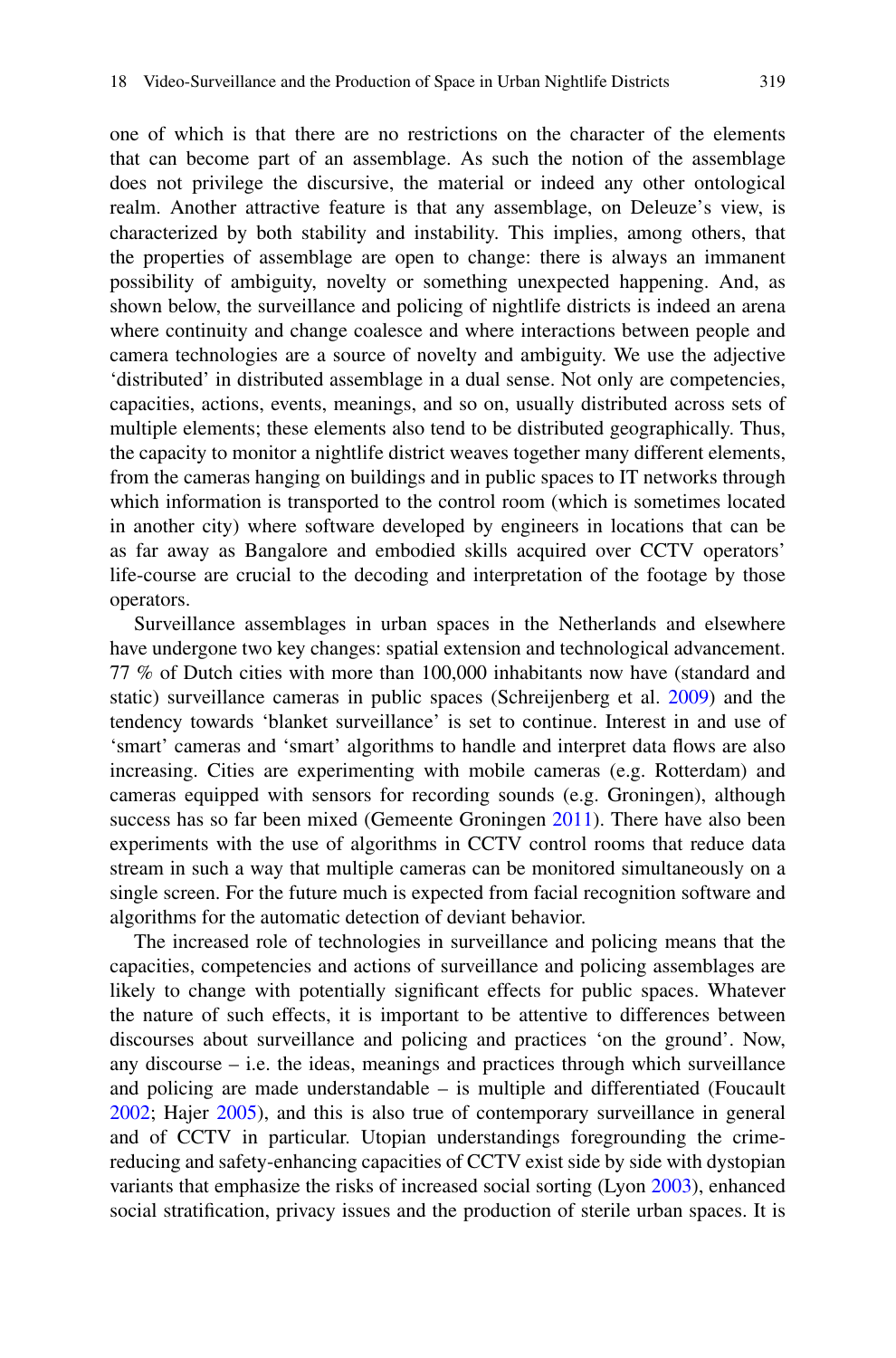sometimes also suggested that CCTV has relatively little effect on events in urban spaces. At the same time, understandings of video-surveillance as a techno-fix for all kinds of urban problems remain widespread, at least in the popular media and political rhetoric. Relatively little is known about the discourses around CCTV and surveillance in nightlife districts and at the city level more generally. Given that in the Netherlands policies regarding the surveillance and policing of nightlife are formulated and implemented at the city level, one of project's goal is to develop a better grasp of local differences in the social shaping of video-surveillance.

Notwithstanding their differentiation and multiplicity, the discourses about CCTV that circulate through the popular press, political institutions and evaluative reports prepared by consultants are unlikely to emulate the complexity and ambiguity of the actual practices of (video-)surveillance and policing in Dutch nightlife districts. One objective of the research program, and indeed this chapter, is to map out part of that complexity and ambiguity. The point here is not to celebrate complexity for its own sake. We rather seek to identify and contribute to the development of new or hitherto underappreciated possibilities to make nightlife districts spaces of wellbeing as defined above for consumers, police officers, ambulance personnel, club and bar owners and staff and other relevant stakeholders.

There is an extensive literature in the social sciences in support of the notion that contemporary nightlife districts may not be places of well-being, at least not for everybody. Here we are thinking of work not only on nightlife's excesses, such as binge-drinking, alcohol-fuelled violence and vandalism (Winlow and Hall [2006;](#page-19-1) Roberts and Eldridge [2009;](#page-18-7) Jayne et al. [2011\)](#page-18-8) but also on processes of social exclusion. Research has shown, for instance, that since 1990 nightlife in the centers of London and Manchester has become homogenized along lines of class and race through a variety of processes, including bouncer practices, price setting, online reservation and screening systems, dress codes, prejudices about non-western youth cultures, and the licensing practices of local authorities (Talbot and Böse [2007;](#page-19-5) Measham and Hadfield [2009\)](#page-18-17). Fears have been expressed that such processes will intensify with a further shift within surveillance and policing assemblages towards mediation by advanced digital technologies (*cf*. Graham [2005\)](#page-18-12), especially when in the future CCTV footage of individuals can be coupled in real time to their 'datadoubles' – the digital information on them that is stored in the databases of public authorities, corporations and possibly other actors (Haggerty and Ericsson [2000\)](#page-18-18). Many of these claims, however, demand detailed scrutiny and this is another area where our project intends to make a contribution. Further analysis of exclusionary processes in urban nightlife is also warranted because the existing literature is dominated by evidence from the UK. In that country the commercialization and corporatization of nightlife premises, which is often cited as a cause for social exclusion in urban nightlife (Chatterton and Hollands [2003;](#page-17-9) Talbot [2007\)](#page-19-6), is more profound than elsewhere in Europe.

In short, much is unclear about the extent to which technologically mediated surveillance and policing contribute to the production of safe and enjoyable nightlife spaces, who – (potential) consumers across different ethnic, class and other social categories; bar and club officers; staff of nightlife establishments; police officers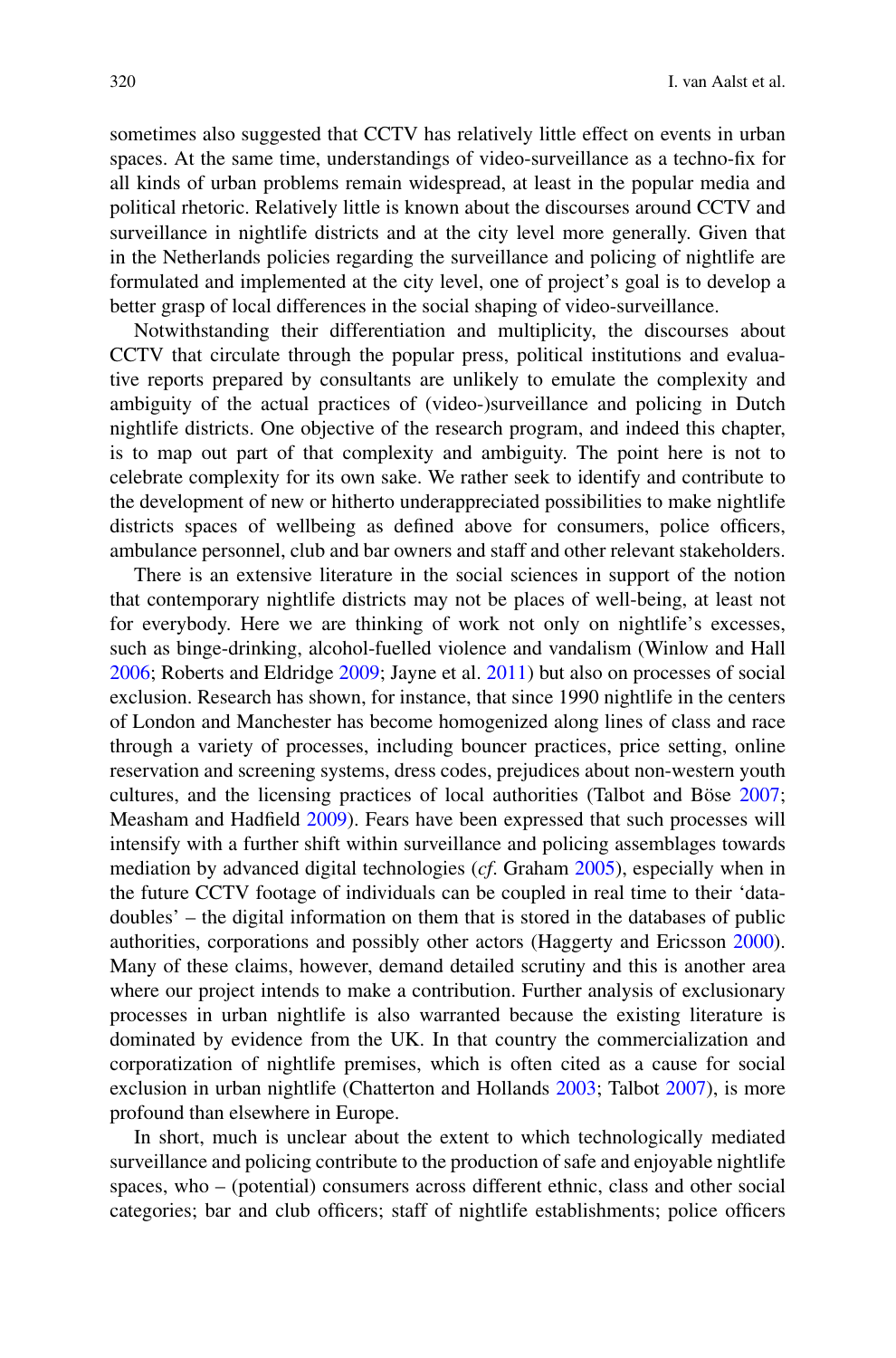and ambulance personnel; local public authorities; and so on – benefits and in what ways, and who/what is excluded. Below we present some initial results and thoughts regarding these issues.

### **18.3 Locally Differentiated Discourses: On the Geographies of CCTV's Role in Surveillance Assemblages**

The spatial extension of CCTV in city centers, including nightlife areas, is well documented in the academic literature (McCahill [2002;](#page-18-19) McCahill and Norris [2002;](#page-18-20) Hempel and Töpfer [2004;](#page-18-21) Welsh and Farrington [2009\)](#page-19-7). Less is known, however, about the rationalizations and legitimizations of installing and using video-cameras in public spaces in nightlife district. We analyzed the discourses embedded in policy documents prepared by city-level and national authorities and mobilized during indepth interviews with experts involved in Rotterdam's and Utrecht's Safe Nightlife Policies (Van Liempt and Van Aalst [2012\)](#page-19-8). The focus on discourses follows from the recognition that the ideas and concepts of Safe Nightlife Policies cannot be imposed in a top-down manner and are contested in struggles about their meaning, interpretation and implementation. The fact that multiple actors debate safe nightlife in shared terms does not mean that they all have the same ideas and understandings about it. The assumption of mutual understanding that is at the base of these policies is often misplaced and tends to conceal much discursive complexity. Regarding video-surveillance, we suggest that locally differentiated discourse coalitions – ensembles of storylines (narratives in which metaphors play an important role), actors articulating these storylines and practices that are consistent with them (Hajer [2005\)](#page-18-14) – came into existence around CCTV in Rotterdam and Utrecht, which has led to differences between these cities in the role video-surveillance plays in wider local policy. Utrecht and Rotterdam provide strongly contrasting examples: In the latter the camera came to be understood as an 'extra' eye on the street that is constantly watching, but in Utrecht the camera was also discussed in terms of the 'spy' putting non-criminals under surveillance. Because of this contrast, and the unequal development of CCTV in both cities, we limit the discussion to these two cities in this part of the chapter.

### *18.3.1 Rotterdam: Watching CCTV Footage 24/7*

Rotterdam is the second largest city in the Netherlands with a specific local political landscape that has shifted drastically since 2000. Pim Fortuyn, who was murdered in 2002, started his political career in the city of Rotterdam and had a major influence on the shift in the city's political landscape from a strong socio-democratic tradition to a landscape dominated by a populist party (*Leefbaar Rotterdam*). Pim Fortuyn, together with the former mayor and minister of Safety and Justice Ivo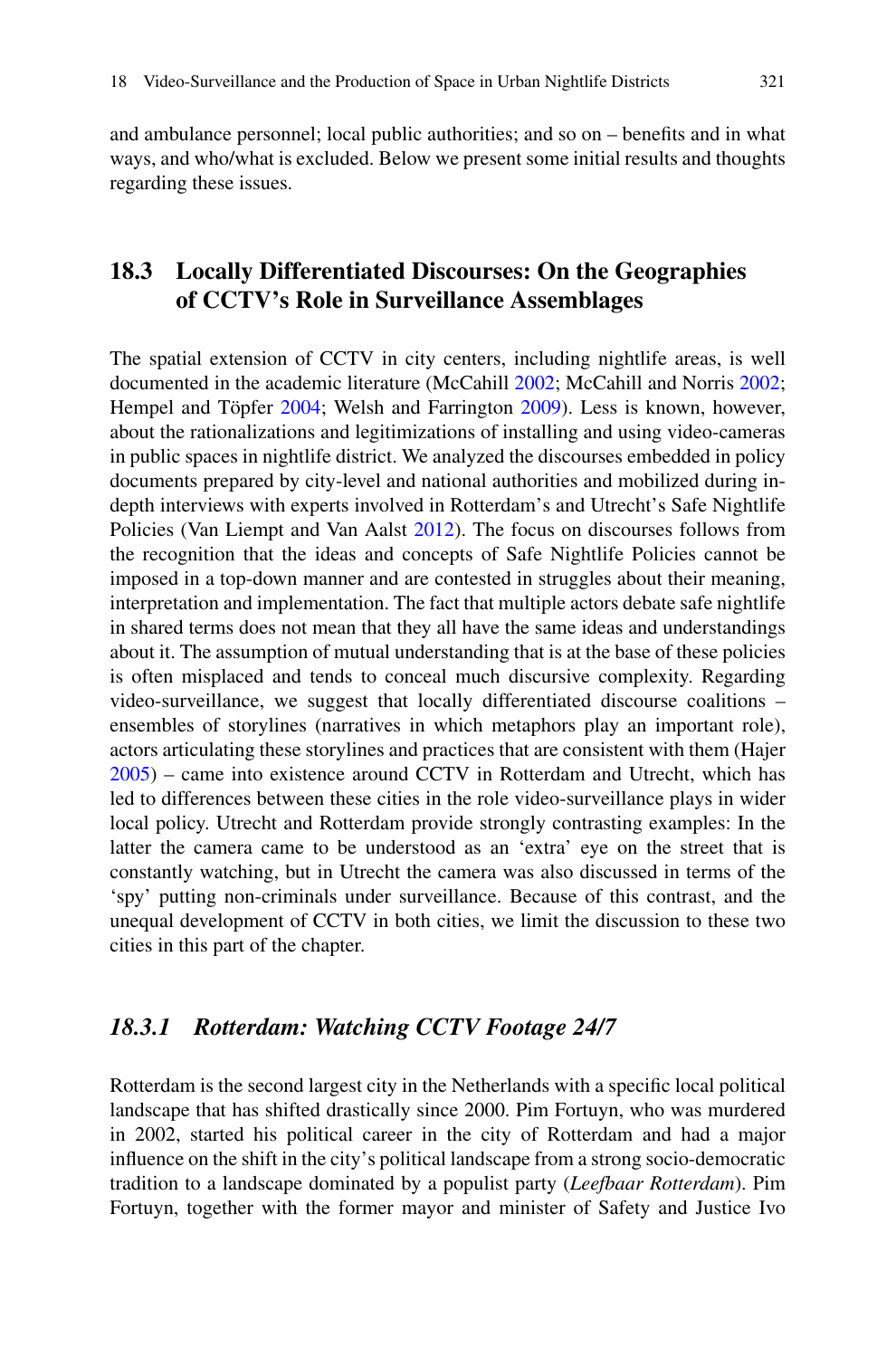Opstelten – nicknamed 'the Dutch Giuliani' – promoted a policy of 'zero tolerance' to make Rotterdam safer. Zero tolerance is not unique to Rotterdam but the city is one of the few in the Netherlands that is openly communicating and embracing this approach. Some typical Rotterdam examples of zero tolerance policy are the introduction of so-called City Marines (*Stadsmariniers*[1\)](#page-7-0) who have the power and financial means to solve concrete problems and/or to manage unsafe areas (Tops [2007\)](#page-19-9), and Rotterdam's slogan 'Rotterdam Presses On' – a point of reference for many other Dutch cities intent on implementing restrictive safety policies during day or night time.

In the summer of 2000 the mayor, the chief of police, the chief public prosecutor and a representative of Promotion Stadhuisplein signed the first Covenant Safe Nightlife for Stadhuisplein – the most important spatial concentration of nightlife premises in Rotterdam's city centre. The covenant contained agreements to increase safety on the square. In the same year the first public cameras were installed in Rotterdam. The Euro 2000 and preceding football riots sped up this decision and convinced critics of its necessity. Today Rotterdam is the city in the Netherlands with the largest number of publicly installed CCTV cameras (350) (Van Schijndel et al. [2010\)](#page-19-10). Camera images are watched 24/7 seven days a week and there is immediate contact between the control room and police officers on the ground. Local government has opted for standard cameras without many bells and whistles; the emphasis is on human resources rather than technological advancement. Cameras are not seen as a replacement for the police but more as an 'extra' eye on the street. This metaphor and the emphasis on the importance of follow-up to the viewing of CCTV footage are crucial to the discourse coalition that has emerged around CCTV in Rotterdam. Visitors to the CCTV control room are shown a film of a criminal arrested (in a rather aggressive style) thanks to live watching of CCTV footage and quick and efficient follow-up by policemen on the ground. Successes are being emphasized.

Another important element of the discursive way in which Rotterdam's CCTV policy is described is the focus on quantitative information and 'results'. In the city of Rotterdam as a whole around 60 incidents are observed every day using 281 CCTV cameras. For the main nightlife district, Stadhuisplein, the number is around 4 incidents per day with 14 CCTV cameras. The majority (2/3) of these observations are followed by actions on the ground by immediate assistance teams (Van Schijndel et al. [2010\)](#page-19-10). In some ways the focus in Rotterdam on no-nonsense, pragmatism and efficacy in the sense of follow-up and 'hard figures' appears factual and scientific. However, research has shown CCTV to not be very effective in curtailing street crime and violence that occurs impulsively, such as when alcohol and/or drugs

<span id="page-7-0"></span><sup>1</sup>The Dutch word 'stadsmarinier' has been invented by a Dutch psychologist, Diekstra, who argued that when policing unsafe areas the City Council should deploy the best people who should be given authority, power and financial support. He made the comparison with the military which also sends its best people to the front.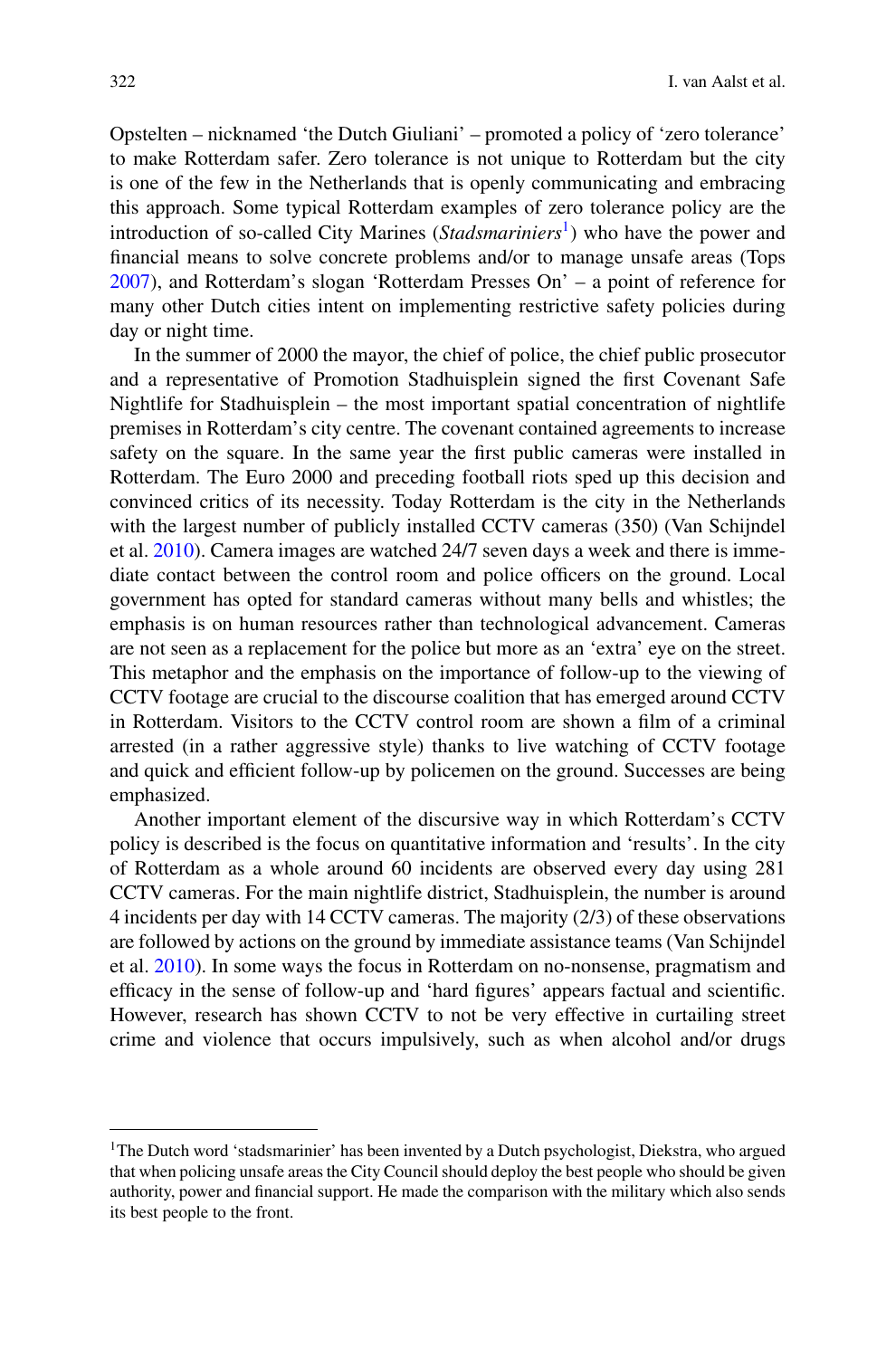are involved (Welsh and Farrington [2009\)](#page-19-7). In response to similar findings on the effectiveness of CCTV in the Netherlands by the Netherlands Institute for Social Research (Van Noije and Wittebrood [2009\)](#page-19-11), the Municipal Officer responsible for CCTV in Rotterdam argued: "when cameras images are not watched, yes they are ineffective, but you cannot argue that cameras are not effective, that only means that not watching results in ineffectiveness". In an interview with a Dutch expert on CCTV systems and policies in Rotterdam the emphasis on no-nonsense and efficacy was emphasized: "In Rotterdam we do not want to create an illusion of safety. We do not have a policy of empty boxes as in other cities. One very important pillar of our safety policy is that we watch the video images 24/7. If we think a camera is needed we put one in and once it is there we use it".

The metaphor of the empty box is used to refer to cities that have cameras in public space but where more meaning is ascribed to the symbolic meaning of the camera than to the actual practice. In terms of technology the understanding that technology can prevent and/or reduce crime is present and produces specific effects. In Rotterdam's control room, for instance, people are increasingly trained to recognize deviant behavior and to use the 'extra eye' on the street in the most efficient way possible. At present smart software is being developed to help operators select and interpret the data, although it is also recognized that using such software constitutes a real challenge in nightlife districts with many people passing by and impulsive behavior.

### *18.3.2 Utrecht: The Camera as a Spy*

Utrecht is the fourth largest city in the Netherlands. Utrecht's municipal council consisted at the time of writing (2011) of a coalition between the social democrats (*PvdA*), the social liberal democrats (*D66*) and the Green Party (*Groen Links*), and is more reluctant to implement restrictive safety measures than Rotterdam has been. CCTV practices in Utrecht's nightlife district are not very different from Rotterdam in the sense that there is immediate contact between police officers on the ground and the operators in the control room. The local political discussion about CCTV is nonetheless very different from the one in Rotterdam. Privacy arguments continue to be emphasized in Utrecht and surveillance technology is often understood as dangerous and risky. The metaphor of the camera as a 'spy' was clearly embedded in political discussions at the start of Utrecht's camera project. When the first public camera was installed in the city-centre in 2001, it was decided that the images would only be watched live on clubbing nights (Thursday, Friday and Saturday) in order to prevent the targeting of the 'wrong' people. This policy was supported using the following argument: "In Utrecht we do not want to spy on innocent citizens, we only watch camera images if there is a considerable risk that something might happen" (Municipal officer, Utrecht).

The argument of the 'considerable risk' made it difficult for the city council to sell this policy. The first evaluation of camera surveillance in Utrecht showed that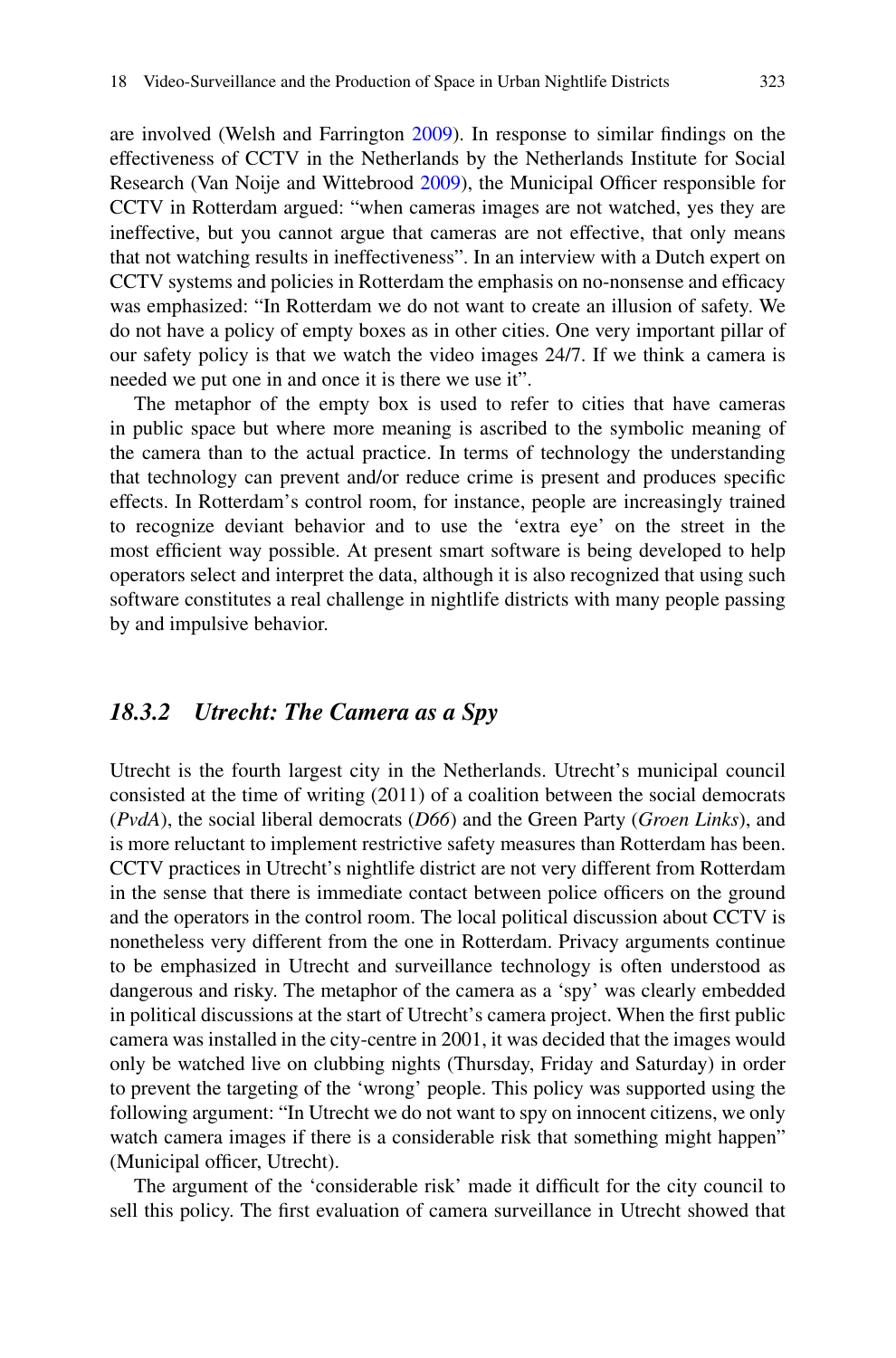the target that was set at the beginning of the video surveillance project – a 10  $%$ drop of crime rates – was not met (Gemeente Utrecht [2002\)](#page-17-10). With this finding the legitimacy of the CCTV policy was immediately contested and challenged. The relative low frequency of violence related to going out in Utrecht made it difficult to continue this policy. On the other hand, when during student induction week a student was partially paralyzed as a result of a serious fight in 2008, the 'solution' was immediately framed around CCTV: the boy's parents, for instance, claimed in the media that their son could have been saved had a camera been in place. In fact, there had been a camera covering the location of the accident, but on a Wednesday evening the images were not watched live. After this incident the mayor increased the surveillance hours for CCTV so that images are now watched every night of the week (Mo–Wed 6:00 PM–2:00 AM, Thu–Sa 2:00–6:00 PM, Su 2:00 PM–2.00 AM). This provides one example of how the human impact frame (Barnard-Wills [2011\)](#page-17-11) is often used effectively to legitimize surveillance measures. Emphasis is in that case placed on people who would have been saved by surveillance.

Although camera surveillance, especially in public spaces, has been an important focal point in the public debate on privacy in the Netherlands in general, the Dutch have more or less accepted the phenomenon (Nouwt et al. [2005\)](#page-18-22). Even if camera surveillance contributed little to a reduction in crime rates, the sense of security among citizens did appear to increase and in this way camera-surveillance may have enhanced wellbeing. The argument of greater security has also been used by politicians in Utrecht to continue CCTV surveillance of public space. In Utrecht there were at the time of writing 87 public cameras. Nonetheless, the decision in 2009 by Utrecht's city council to freeze this number and to discuss more intensively their necessity, effectiveness and the safeguarding of legal rights shows that the storyline around the metaphor of the camera as a spy has persisted and continues to generate effects. The general impression that cameras were never removed after installation was an important trigger for this ruling. The number of incidents observed by cameras in Utrecht is not published, which in itself is already an interesting difference between the two cities. Unpublished data from Utrecht police show that the rate  $(20 \%)$  of follow-up activity by assistance teams on the ground is rather low (20 %) and that the majority of observed incidents were disorder related, including among others public urinating and public drunkenness.

In short, we have identified different discourses in the cities of Rotterdam and Utrecht. Using Barnard-Wills' [\(2011\)](#page-17-11) terminology, we can describe these as discourses of 'appropriate surveillance' and 'inappropriate surveillance', respectively. The first draws on discourses of crime prevention and safety and security, the latter on privacy and personal liberty. In Rotterdam CCTV has become a municipal safety policy tool supported by the police, policy officials as well as the mayor. CCTV is considered an additional tool in daily policing that generates few constraints. In Utrecht opposition to CCTV is much more embedded in local policies. The main political actors, including the mayor, are openly communicating their criticism on CCTV.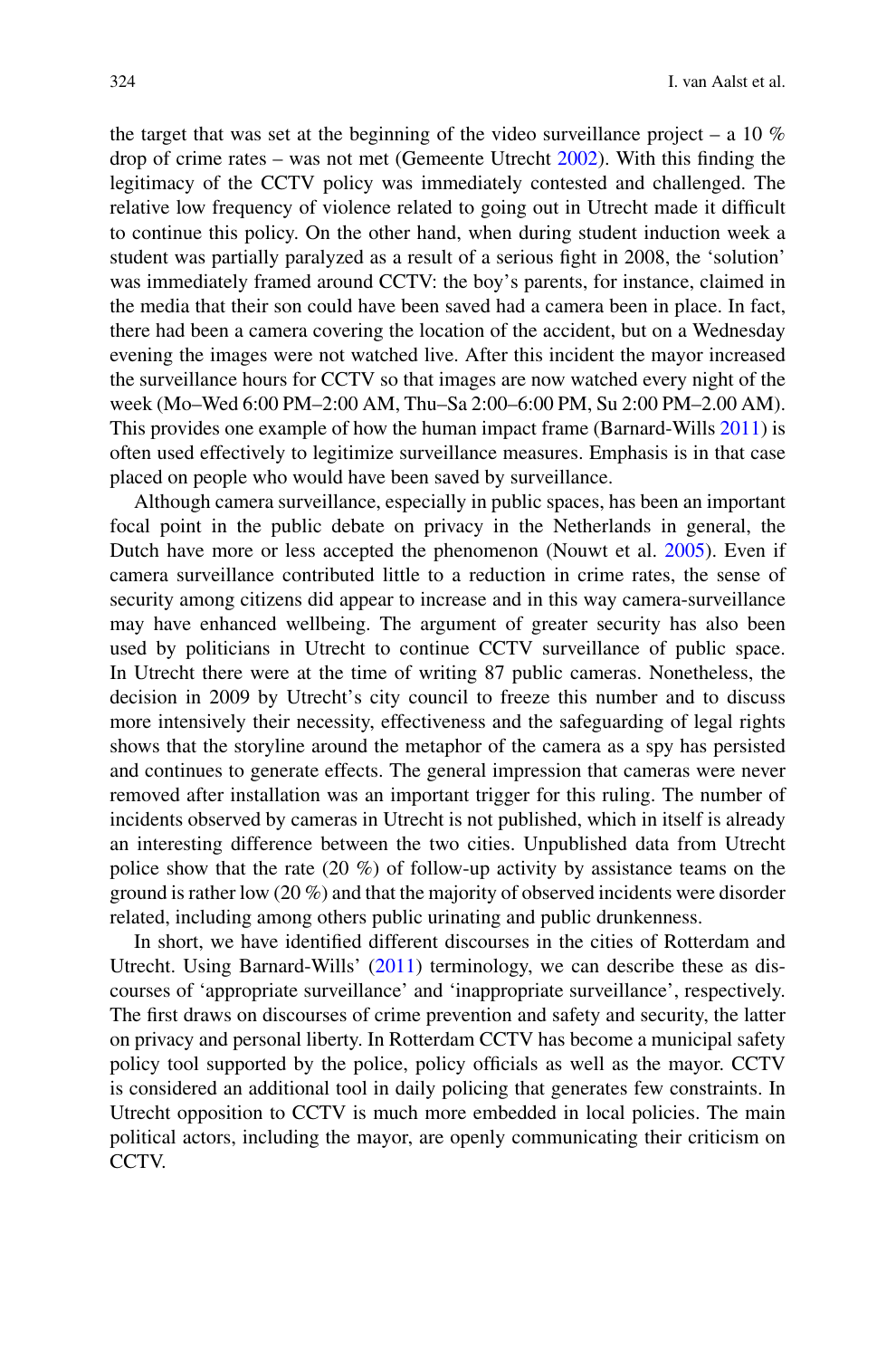## **18.4 Nuanced Understandings of CCTV: On How Consumers Experience and Understand Video-Based Surveillance**

As shown above, it is often assumed that CCTV has a direct impact on behavior, safety and wellbeing in public spaces. There is, however, very little in-depth understanding of how CCTV is actually experienced and perceived in the midst of action by users of public spaces. We therefore designed short on-site interviews in which 84 participants in Rotterdam's and Utrecht's nightlife were directly confronted with various forms of video-surveillance, including CCTV, between 10:00 PM and 2:00 AM on several Thursday, Friday and Saturday nights in 2010. Participants were confronted with the availability of CCTV surveillance in situ. We first examined their awareness of CCTV and then asked whether the fact that cameras had been pointed out to them altered their feelings of safety. From the responses to this question we were able to derive valuable insights about how participants thought CCTV worked and affected their safety (more details available in Brands et al. [2014;](#page-17-12) Timan and Oudshoorn [2012\)](#page-19-12). The results from this part of our research indicate a number of contradictions regarding CCTV.

First, participants' awareness of CCTV turned out to be more layered than initially thought. CCTV awareness cannot be understood in a crisp and dichotomous manner and is better conceptualized as having multiple gradations (Brands et al. [2014\)](#page-17-12). There were consumers who: (1) had no knowledge of CCTV presence; (2) assumed CCTV would be present but had no clue as to where or when; (3) knew there was CCTV on the square where the experiments took place but could not pinpoint any; and (4) could pinpoint individual cameras. Secondly, participants' knowledge of how CCTV worked was often limited, although a few had a deep understanding of CCTV practices. The limitations on participants' knowledge are evident from the observation that few of them knew if and/or when footage was watched live. This was even true of Rotterdam in spite of this city's 24/7 watching policy.

Thirdly, and most significantly, only a small subset of the participants experienced a sense of clearly enhanced safety because of CCTV presence; indifference to this form of video-surveillance was the most common response. Most participants understood CCTV as a passive 'recording' device that is instrumental to catching a perpetrator after a crime has taken place but that can do little 'in the heat of the moment' of an unpleasant encounter or as a safeguard against crime. This finding concurs with previous studies (Koskela [2003;](#page-18-23) Klauser [2007\)](#page-18-24). On the other hand, the majority of participants believed that CCTV is most beneficial in terms of enhancing safety when the images are watched live and immediate action is taken. One participant from Utrecht who highlighted the importance of live watching explained that "such a camera, if it is watched continually, then you know that it's safer here". Another participant said: "I think that it does make a difference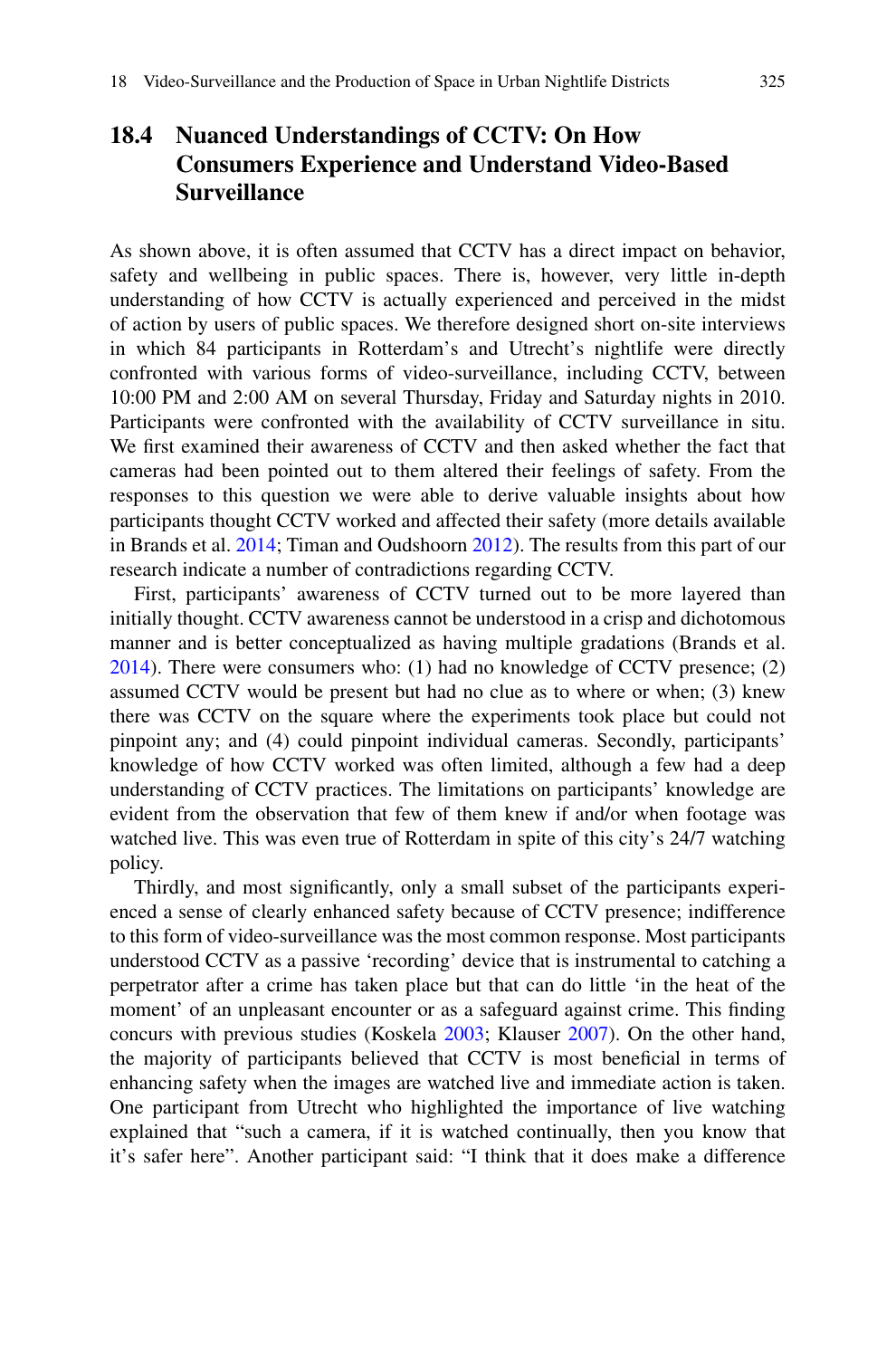for people if they see and experience that filming actually has an effect  $(\ldots)$  Not so much the immediate film but more the feeling of safety it gives that immediate [human] action will follow" (Brands et al. [2014\)](#page-17-12).

These quotes illustrate that from a consumer perspective technology alone cannot reduce nightlife's excesses. The eye of the camera needs to be complemented by human vision. It is the real-time presence and activity of a human-machine hybrid that is required, for it is the operator who can mobilize police offers and others who can provide true assistance and enhance perceptions of safety. It appears that only if competencies are distributed in a dual sense that video-surveillance can help to enhance safety: the non-human camera needs to work in tandem with the human operators and police officers, and the CCTV operator room 'far' away from the consumer needs to collaborate with police officers in close proximity of that consumer. From a policy and governance perspective, thinking about the relations between CCTV and experienced safety through the lens and logic of assemblage theory may assist in maximizing the safety benefits of video-surveillance.

### **18.5 Redefining Vision: Consumers' Own Surveillance Practices in Nightlife Districts**

So far the discussion has focused on static CCTV cameras but this is only part of the story: personal media devices (PMDs), including mobile phones equipped with cameras and pocket-size photo and film cameras, are used increasingly by police officers and private security guards as well as nightlife consumers and have the potential to act as surveillance technologies. In Rotterdam, for instance, police vans and cars and the helmets worn by police officers on bikes are increasingly equipped with mobile cameras. Consumers' use of PMDs to record images has, of course, been discussed by academics before. Mann et al. [\(2003\)](#page-18-25), for instance, coined the terms sousveillance and inverse surveillance to denote the watching by citizens rather than institutionalized organizations. The use of PMDs devised by citizens is often, and perhaps usually, for leisure rather than surveillance purposes. Consumers can, however, use PMDs to monitor the practices of specific people in a nightlife district, such as fellow consumers, police officers and private security guards (including bouncers). The multiplication of recording devices in nightlife districts has potentially profound consequences for the surveillance enacted by distributed assemblages. On the basis of initial research within our project (as described in Timan and Oudshoorn [2012\)](#page-19-12), it can be argued that this multiplication inserts a dual openness in existing surveillance assemblages.

A first sense of openness pertains to the destination and use of camera footage. One interesting result reported by Timan and Oudshoorn [\(2012\)](#page-19-12), who compare the experience of various forms of video-recording in public space by nightlife consumers in Rotterdam, is that the destination of CCTV footage was clear to participants. However, the recording of images with a mobile camera triggered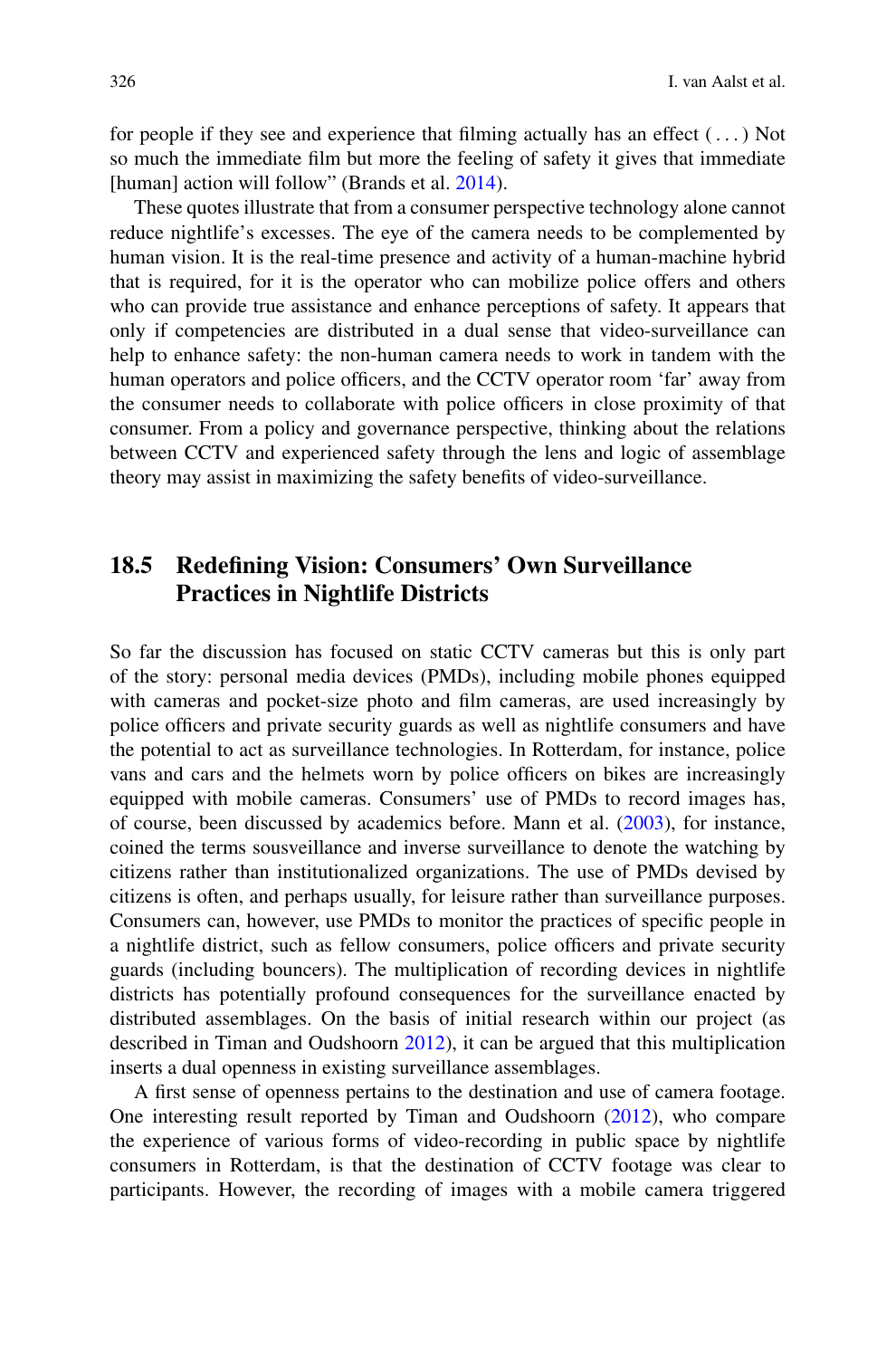uneasy responses, primarily because the destination of footage was uncertain. This raised privacy concerns (which did not exist for CCTV) among participants and made them feel more 'surveilled'. Indeed, Timan and Oudshoorn contend that PMD usage by consumers needs to be thought of as Open-Circuit Television (OCTV) because recordings may travel much further than CCTV recordings: OCTV footage may remain stored within the mobile device, sent to others, downloaded to a personal computer or uploaded to the Internet. Whilst CCTV recordings usually move from the public sphere (the nightlife district) to the private (the control room), OCTV footage tends to travel in the opposite direction: from more intimate and private situations in specific public or private spaces to the public domain. However, the distinction is not always so sharp: after riots at Rotterdam's Stadhuisplein in the summer of 2012, CCTV footage was for example broadcasted on TV and uploaded to the internet, which led to a number of youngsters turning themselves in at the police station voluntarily. In general, however, the juxtaposition of CCTV by public authorities and OCTV by consumers offers a useful heuristic, among others because of the much stricter legal requirements and protocols with regard to videosurveillance by public authorities.

A second sense of openness that mobile cameras introduce into surveillance assemblages pertains to agency and subjectivity. A critical difference between CCTV and OCTV is that the latter grants greater agency to nightlife consumers and citizens more generally. In CCTV technologies consumers and citizens are configured as passive subjects, whereas OCTV cameras configure them as active participants. The shift in capacities due to the invasion of PMDs into nightlife districts means that the traditional relation between the watcher and the watched is rewritten with potentially profound consequences. OCTV can be used to complement and extend the 'official' surveillance assemblage. This is at least what the Netherlands Ministry of Interior seeks to achieve though a publicity campaign to convince citizens who witness violence against relief workers, such as ambulance personnel, to submit film footage of these wrongdoings to the authorities. OCTV footage has also been instrumental in reconstructing what exactly had happened during riots at a beach party in Hoek van Holland (Flight and Hulshof [2010\)](#page-17-13). However, OCTV can also be used to criticize and question the legitimacy and justice of the actions of police officers, bouncers and other formal surveillance agents against consumers and other citizens. In June 2012, for instance, a video clip of the actions of a female police officer in Rotterdam was published on YouTube. The footage showed clearly how the officer repeatedly kicked a drunken man who did not defend himself. Her male colleague stood on the side, watched and did not interfere. The clip caused considerable public outrage and led to an internal inquiry by Rotterdam's police force. With the further growth of OCTV new forms of accountability for institutionalized organizations may come into existence.

However, the democratic potential of OCTV should not be overrated (Timan and Oudshoorn [2012\)](#page-19-12), at least not in the short term. During the previously mentioned on-site interviews with nightlife consumers in Rotterdam and Utrecht OCTV and CCTV were associated with different subject positions for the participants. With OCTV, more so than with CCTV, participants became passive victims of the unclear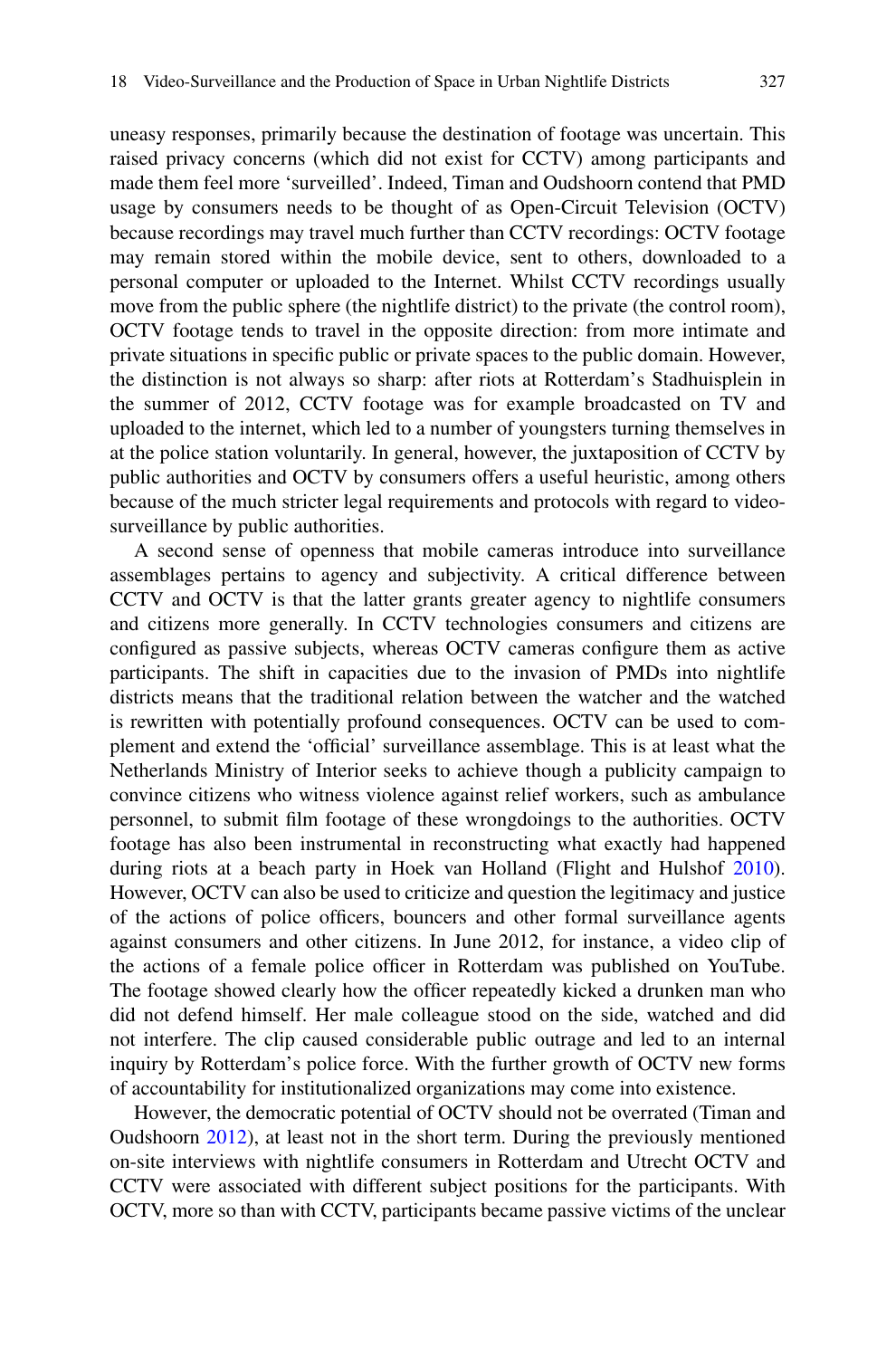intentions of the person making the recording. The uncertainty regarding intentions and use of the footage resulted in a form of ambiguity and even subordination that may temper OCTV's democratic potential. While the use of PMDs in nightlife districts is likely to increase in the coming years, the wider range of intentions and possible uses of OCTV vis-à-vis CCTV may continue to complicate the extent to which mobile devices can contribute to the empowerment and wellbeing of nightlife consumers. Further research will have to demonstrate how PMDs help to shape consumers' experiences of nightlife districts and wellbeing in the present and near future.

## **18.6 Surveillance, Policing and the Production of Spaces in Nightlife Districts**

Having considered differentiations and ambiguities in video-mediated surveillance assemblages in the previous sections, we now turn to how surveillance and policing more generally are implicated in the production of space of nightlife districts. As already indicated in the introduction, we understand space not as a passive and static container in which actions unfold and meanings are created. Space is rather the outcome of ongoing encounters and interactions of people, artefacts, buildings, other forms of materiality, ideas, symbols, emotions, and so on. It is an assemblage of assemblages (of which the surveillance assemblage is but one) and intrinsically dynamic: interacting changes occur at a wide range of time scales. Therefore, ethnographic observation of what happens and changes in a nightlife district over the period of a night and a week offers a useful and insight research method, and two researchers in our team carried out systematic observations at strategically selected sites with the nightlife districts of Groningen, Utrecht and Rotterdam between 10:00 PM and 5:00 AM during nine Thursday, Friday and Saturday nights in March-April 2010. Those nights were chosen because they attract the largest and different crowds: Thursday is the typical student night out, whilst Fridays and particularly Saturdays attract more school-going adolescents and (full-time employed) younger adults. Details of procedures and methods are available in Schwanen et al. [\(2012\)](#page-18-13). Suffice it to say that the researchers systematically registered visitor characteristics (gender, ethnicity, age, etc.), features of the surveillance and policing in place, events that occurred, weather conditions, sounds, smells and expressions of disorderliness at four sites in various intervals during the night. The collected information provides rich and nuanced accounts of how the atmosphere and character of nightlife changes in the course of a night and is highly differentiated spatially within each nightlife district.

On one level it is tempting to conclude that Rotterdam's style of surveillance and policing is successful in enhancing safety and wellbeing. With the exception of public drunkenness, such disorderliness as vandalism, public urination, substance abuse and littering was observed less frequently than some discourses about urban nightlife's excesses would make us believe in either Groningen, Utrecht or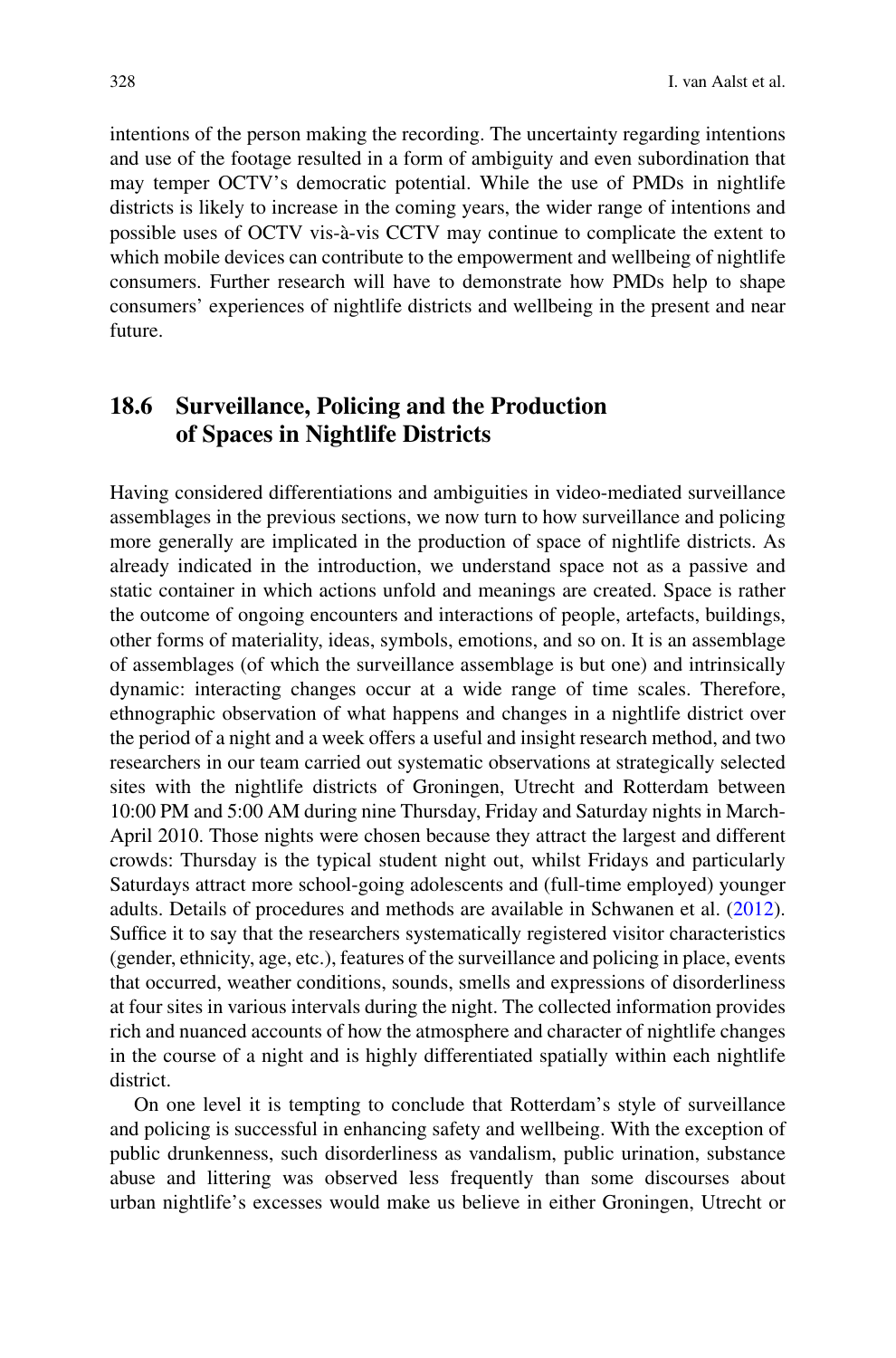<span id="page-14-0"></span>

|           |                                                                             | Share of non-white<br>visitors in total number,<br>per 10-min interval |           |                   | Average number of police.<br>officers, per 10-min interval |                          |                                  |
|-----------|-----------------------------------------------------------------------------|------------------------------------------------------------------------|-----------|-------------------|------------------------------------------------------------|--------------------------|----------------------------------|
|           | Share of resident<br>population from<br>non-Western<br>descent <sup>a</sup> | All<br>non-white                                                       | Arabic    | Afro-<br>American | Police<br>officers                                         | <b>Street</b><br>wardens | Bouncers/<br>private<br>security |
| Groningen | $10\%$                                                                      | 15.4 $%$                                                               | $7.5\%$   | $3.4\%$           | 1.35                                                       | 0.00                     | 1.95                             |
| Utrecht   | 22%                                                                         | 11.2 $%$                                                               | 5.3%      | $2.4\%$           | 1.45                                                       | 0.02                     | 1.55                             |
| Rotterdam | 37%                                                                         | $42.2\%$                                                               | $18.7 \%$ | 11.1 $%$          | 1.35                                                       | 0.27                     | 5.33                             |

Table 18.1 Ethnicity, nightlife district visitors and surveillance agents, by city

aObtained from municipal websites

Rotterdam. They were nonetheless observed least frequently in Rotterdam. This difference coincided with much greater numbers of street wardens, private security guards and bouncers were much more common in Rotterdam than in the other two cities (the number of police officers did not differ much across the three cities). Interventions into the behavior of consumers by police and bouncers also occurred rather infrequently and these were distributed evenly across the three cities, but the character of interventions was different in Rotterdam. A pro-active, zerotolerance approach was visible on the street and the surveillance assemblage clearly orchestrated via modern communication technologies and CCTV.

At another level our research also indicates that causal relations between surveillance and policing and the character of nightlife may be more complex. Rotterdam's nightlife district attracts considerably fewer consumers than Groningen's although more than Utrecht's the average number of observed consumers per 10-min interval was 124 in Rotterdam against 268 in Groningen and 92 in Utrecht. Rotterdam's lower level of disorderliness vis-à-vis Groningen appears to be at least in part a consequence of smaller crowds. Also relevant in this regard is that consumers in Rotterdam dwelled and traversed the nightlife district in cars rather than on foot or by bike than in Utrecht and Groningen.

Our analysis does not support the notion that more surveillance and policing in general leads to exclusion in nightlife districts along lines of ethnicity, given that Rotterdam is also the city with the most ethnically diverse consumer population (Table [18.1\)](#page-14-0). On the other hand, further analysis of the collected information reported in Schwanen et al. [\(2012\)](#page-18-13) indicates that surveillance and policing are related in complex ways with the ethnic diversity of nightlife district's consumer populations. Controlling for differences in location (city and site within each city), we found higher levels of ethnic diversity among consumers to be associated with more police officers but also with a lower presence of bouncers. Inferring causality from these findings is not straightforward; however, on the basis of qualitative research in the Dutch cities of Apeldoorn and Arnhem (Van Aalst and Schwanen [2009\)](#page-19-13), they may well indicate that to avoid trouble, youth from Arabic and Surinamese/Antillean descent keep away from the surroundings of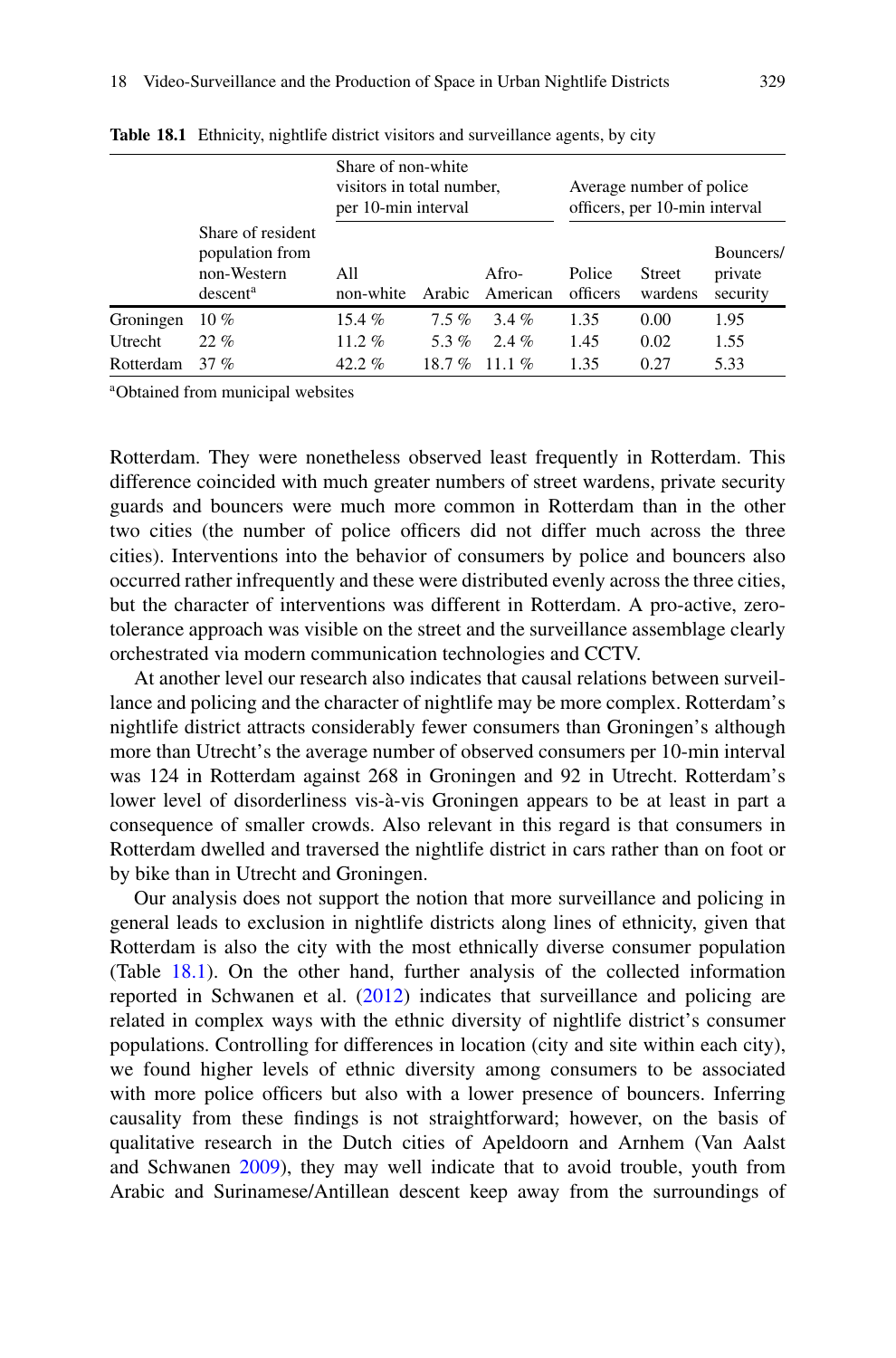nightlife premises where access is controlled by bouncers. Whilst more in-depth and ethnographic research into these matters is needed, our work so far suggests that it is important to consider police and security guards (including bouncers) separately when addressing questions of exclusion in nightlife districts.

We emphasize nonetheless that the effects of surveillance and policing on the exclusion of certain ethnic groups from nightlife districts appears to be relatively modest in the cities we have examined. Turning to Utrecht once more is instructive here. Table [18.1](#page-14-0) shows that its nightlife district is disproportionally 'white', in particular compared to the city's resident population. The type of nightlife premises on offer is a key factor here. More so than in Rotterdam and Groningen bars, clubs and restaurants are oriented towards students and younger urban professionals who live in and around the city and are largely white. The area around the Neude and Janskerkhof squares offers very few premises specifically targeting consumers from Arabic or Antillean/Surinamese descent, and the few pubs with a vernacular style in the vicinity of the Neude do not attract as many people as the student-oriented bars and clubs. The orientation of Utrecht's nightlife on students is no coincidence. One club owner in Utrecht we interviewed was very clear about the type of customer he preferred: '*I like students to come to my bar. They know how to handle alcohol, they know their limits, they are quite mature and they know how to make a good party*'. Interviews show that the city council supports this orientation, given that keeping 'troublemakers' out of Utrecht's nightlife district is one of its top priorities. In sum, our research so far suggests that the exclusion of non-white youth from Utrecht's nightlife district operates more through the supply of nightlife premises than through surveillance and policing.

### **18.7 Conclusions**

It is evident that technologically mediated surveillance and policing, and videosurveillance more specifically, are no techno-fix that helps cities to successfully juggle the economic opportunity, pleasure and excess dimensions of nightlife districts. Our research complements and extends previous research that has argued that the effectiveness of video-surveillance in reducing disorderliness and enhancing safety and wellbeing in urban spaces is often overrated. It does so by highlighting three sets of complexities and ambiguities. The first of these pertains to the policy arena: the storylines (Hajer [2005\)](#page-18-14) used by policy-makers with regard to videosurveillance differ considerably between cities. As a result of this, the belief in and overrating of CCTV's effectiveness among policymakers and other stakeholders in urban governance vary across geographical space. Our analysis of Utrecht and Rotterdam suggest that the histories of local political constellations (e.g. which party is leading the debate and city government at critical moments in time) and local issues and concerns are the drivers of this spatial variation. At any rate, our results indicate that the claim that policymakers in general overestimate the benefits of CCTV surveillance is best avoided.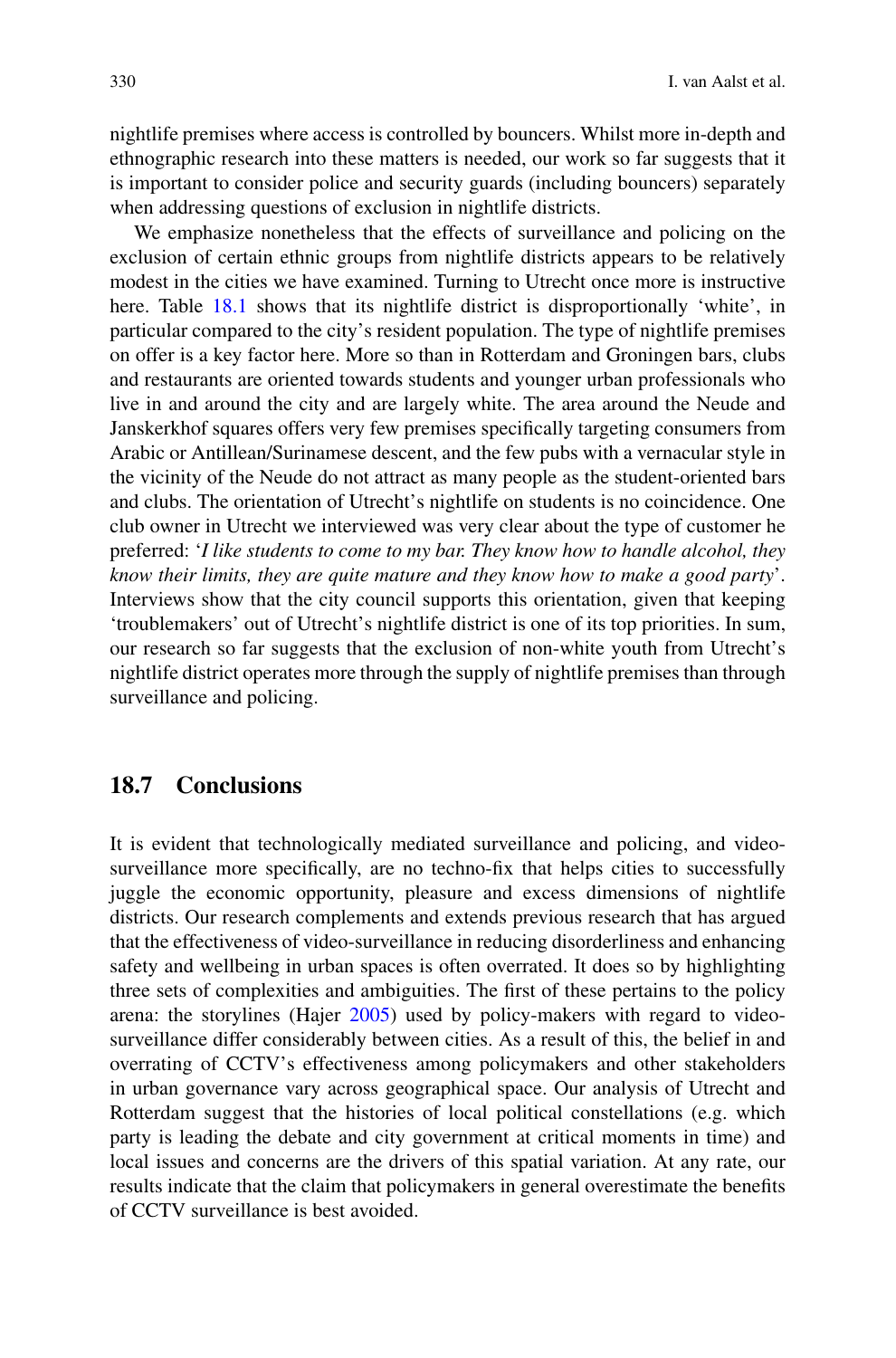With regard to nightlife consumers, our research shows a remarkable heterogeneity in terms of understandings of the relations between video-surveillance, safety and wellbeing. Indifference and (mild) skepticism nonetheless prevail when it comes to the extent to which CCTV surveillance can enhance perceived safety amongst our research participants. Whilst this aligns with some earlier work (Koskela [2002;](#page-18-10) Klauser [2007\)](#page-18-24), our research also shows that there is a discord between the skeptic discourses among consumers and the storylines dominating the discourse of policymakers and politicians in Utrecht: for consumers the issue is not so much privacy related but CCTV's (perceived) incapacity to intervene or reduce harm when they (are likely to) become a victim of crime. This is, we believe, a finding with clear policy relevance, for it suggests that there are limits to the degree to which surveillance and policing by humans 'on the ground' can be substituted by digital surveillance. From a consumer perspective, insofar as surveillance and policing are capable of making nightlife districts safer and spaces of wellbeing, it needs to consist of visibly human agents. Based on our results to date, we are tempted to argue that the role of CCTV cameras should be no more than a complement and source of support to the actions of the police and private security guards already present in (the vicinity of) the nightlife district.

The third set of complexities and ambiguities concern video technology itself. Whether a camera is static or mobile and who uses it is likely to have an influence on how it is perceived, understood and experienced by nightlife district consumers. With the mobilization and multiplication of cameras in nightlife districts and the increased use of mobile recording devices among consumers as well as police officers and private security guards, a focus on how CCTV helps to produce spaces in nightlife districts is limited at best; mobile cameras should be given equally sustained attention. The use of mobile cameras not only enhances the complexity of the relations between surveillance and policing, wellbeing and exclusion (especially when they are used by nightlife consumers); it is also potentially unsettling. It allows new configurations of watching and being watched to emerge and it raises concerns about the purpose and destination of the recorded footage. The latter not only redirects debates about video-surveillance and privacy; it may also complicate the relations between camera use in nightlife and wellbeing on a range of timescales. Footage recorded by consumers on nights out can end up on the internet and shape an individual's opportunities for self-fulfillment and self-esteem at later points in time. Potential employees searching the internet for footage of applicants constitute only one example of how OCTV can shape the relationships between consuming nightlife and wellbeing across timescales that exceed the night out.

In short, the effects of video-surveillance on the production of space are complex and ambiguous, and thinking about these effects using the concept and logic of assemblage helps us to make sense of that complexity. The idea that (more) videosurveillance will enhance safety and wellbeing in nightlife districts for the (vast) majority of nightlife consumers is not consistent with our findings. At the same time, all too dystopian understandings of video-surveillance and policing as excluding certain groups from nightlife districts *tout court* are not equivocally supported by our initial findings either. Certain surveillance practices do seem to contribute to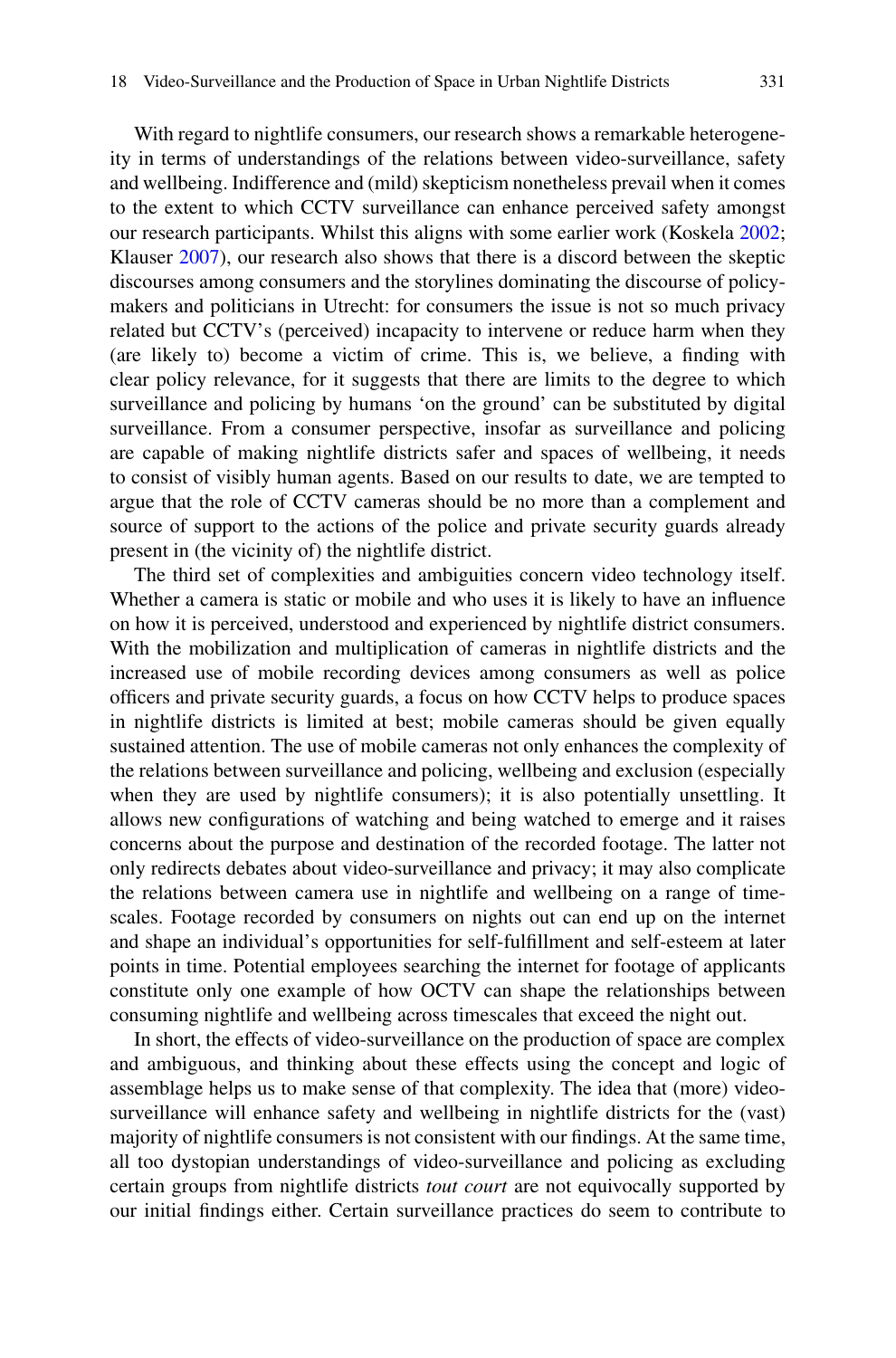the social exclusion of non-white youth from nightlife districts but such effects are geographically differentiated: they appear to vary from city to city and between sites and premises within a single city. In a way the relations between exclusion and surveillance are similar to those between safety and wellbeing on the one hand and surveillance on the other: the effects of surveillance are local, context-dependent, set in wider place-specific processes and difficult to generalize across space and time.

It is nonetheless clear that further research into the relations between videosurveillance and policing, wellbeing and safety, and socio-spatial exclusion in nightlife districts is required. Agents other than consumers, policy-makers and cameras should be considered, including police officers, bouncers, CCTV operators and technology developers. Further use of ethnographic methods is also needed, as are surveys among larger numbers of nightlife consumers than can be considered with in-depth interviews. Finally, the experiences of people who might potentially visit those districts but for some reason do not do so should also be explored. Our current research addresses these and other issues and will allow us to shed further light on the relationships between surveillance and policing, wellbeing and exclusion in urban nightlife districts.

#### **References**

- <span id="page-17-4"></span>Armitage, R. 2002. *To CCTV or Not to CCTV? – A review of current research into the effectiveness of CCTV systems in reducing crime*. London: Nacro.
- <span id="page-17-3"></span>Atkinson, S., S. Fuller, and J. Painter. 2012. *Wellbeing and place*. Farnham: Ashgate.
- <span id="page-17-11"></span>Barnard-Wills, D. 2011. UK news media discourses of surveillance. *The Sociological Quarterly* 52: 548–567.
- <span id="page-17-12"></span>Brands, J., T. Schwanen, and I. van Aalst. 2014. *What are you looking at? A visitors' perspective on CCTV in the night-time economy*. European Urban and Regional Research, doi[:10.1177/0969776413481369.](http://dx.doi.org/10.1177/0969776413481369)
- <span id="page-17-9"></span>Chatterton, P., and R. Hollands. 2003. *Urban nightscapes: Youth cultures, pleasure spaces and corporate power*. London: Routledge.
- <span id="page-17-1"></span>Conradson, D. 2005. Landscape, care and the relational self: Therapeutic encounters in rural England. *Health & Place* 11: 337–348.
- <span id="page-17-6"></span>Delanda, M. 2006. *A new philosophy of society: Assemblage theory and social complexity*. London: Continuum.
- <span id="page-17-5"></span>Deleuze, G., and F. Guattari. 1987. *A Thousand Plateaus. Capitalism and Schizophrenia*. Trans. Brain Massumi. Minneapolis: The University of Minnesota Press.
- <span id="page-17-0"></span>Diener, E. 2009. *The science of well-being: The collected works of Ed Diener*, vol. 1. Dordrecht: Kluwer.
- <span id="page-17-2"></span>Fleuret, S., and S. Atkinson. 2007. Wellbeing, health and geography: A critical review and research agenda. *New Zealand Geographer* 63: 106–118.
- <span id="page-17-13"></span>Flight, S., and P. Hulshof. 2010. *Roadmap Beeldtechnologie Veiligheidsdomein. Behoefte en Gewenste Innovaties voor 'Veilig door Innovatie'*. Amsterdam: DSP groep.
- <span id="page-17-8"></span>Foucault, M. 2002. *The Archeology of Knowledge*. Trans. A.M. Sheridan Smith. Abingdon: Routledge Classics.
- <span id="page-17-7"></span>Gemeente Groningen. 2011. *Evaluatie Agressiedetectie*. Groningen: Gemeente Groningen.
- <span id="page-17-10"></span>Gemeente Utrecht. 2002. *Convenant Veilig Uitgaan Binnenstad Utrecht 2002–2006*. Utrecht: Gemeente Utrecht.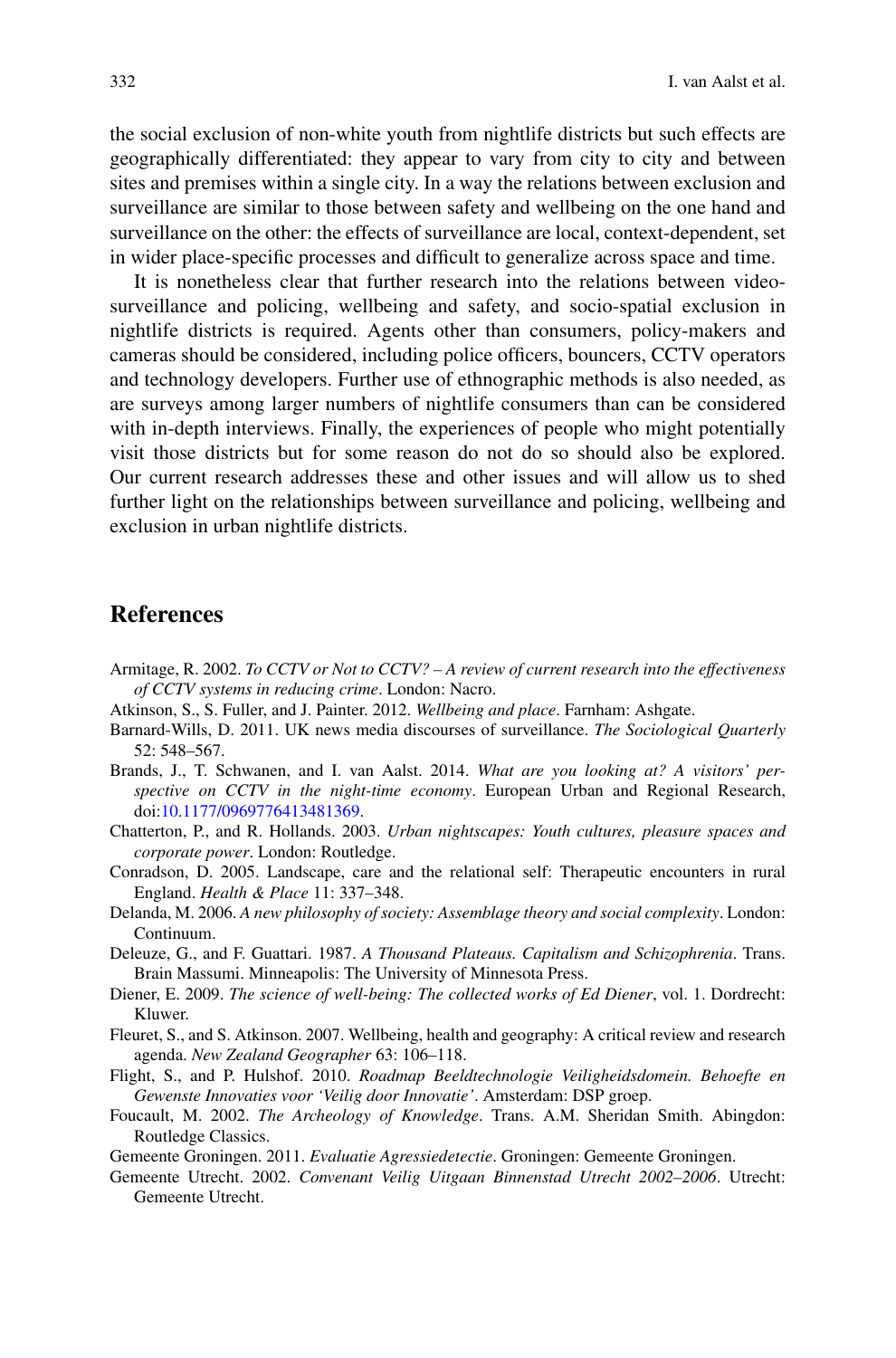- <span id="page-18-12"></span>Graham, S.D.N. 2005. Software-sorted geographies. *Progress in Human Geography* 29(5): 562–580.
- <span id="page-18-18"></span>Haggerty, K.D., and R.V. Ericsson. 2000. The surveillant assemblage. *British Journal of Sociology* 51(4): 605–662.
- <span id="page-18-14"></span>Hajer, M.A. 2005. Coalitions, practices, and meaning in environmental politics: From acid rain to BSE. In *Discourse theory in European politics: Identity, policy and governance*, ed. D. Howarth and J. Torfing, 297–315. Basingstoke: Palgrave Macmillan.
- <span id="page-18-1"></span>Hall, T., and P. Hubbard (eds.). 1998. *The entrepreneurial city*. Chichester: Wiley.
- <span id="page-18-0"></span>Harvey, D. 1989. From managerialism to entrepreneurialism: The transformation in urban governance in late capitalism. *Geografiska Annaler, Series B: Human Geography* 71: 3–17.
- <span id="page-18-9"></span>Helms, G. 2008. *Towards safe city centres? Remaking the spaces of an old-industrial city*. Aldershot: Ashgate.
- <span id="page-18-21"></span>Hempel, L., and E. Töpfer. 2004. CCTV in Europe; final report. *Urbaneye Working Paper* no. 15. Berlin: Centre for technology and Society, Technical University of Berlin.
- <span id="page-18-6"></span>Hubbard, P. 2005. The geographies of 'going out': Emotion and embodiment in the evening economy. In *Emotional geographies*, ed. L. Bondi, M. Smith, and J. Davidson, 117–137. Ashgate: Aldershot.
- <span id="page-18-8"></span>Jayne, M., G. Valentine, and S.L. Holloway. 2011. *Alcohol, drinking, drunkenness: (Dis)orderly spaces*. Farnham: Ashgate.
- <span id="page-18-2"></span>Judd, D., and S. Fainstein (eds.). 1999. *The tourist city*. New Haven: Yale University Press.
- <span id="page-18-24"></span>Klauser, F.R. 2007. Difficulties in revitalizing public space by CCTV: Street prostitution surveillance in the Swiss city of Olten. *European Urban and Regional Studies* 14: 337–348.
- <span id="page-18-10"></span>Koskela, H. 2002. Video surveillance, gender, and the safety of public urban space: "Peeping Tom" goes high tech? *Urban Geography* 23: 257–278.
- <span id="page-18-23"></span>Koskela, H. 2003. A two-edged sword – Public attitudes towards video surveillance in Helsinki. In *The European group conference paper*. Helsinki: University of Helsinki.
- <span id="page-18-16"></span>Lyon, D. (ed.). 2003. *Surveillance as social sorting: Privacy, risk and digital discrimination*. London/New York: Routledge.
- <span id="page-18-25"></span>Mann, S., J. Nolan, and B. Wellman. 2003. Sousveillance: Inventing and using wearable computing devices as data collection in surveillance environments. *Surveillance & Society* 1: 331–355.
- <span id="page-18-19"></span>McCahill, M. 2002. *The surveillance web: The rise of visual surveillance in an English city*. Devon: Willan.
- <span id="page-18-20"></span>McCahill, M., and C. Norris. 2002. CCTV in Britain. *Urbaneye Working Paper* no. 3. Berlin: Centre for technology and Society, Technical University of Berlin.
- <span id="page-18-17"></span>Measham, F., and P. Hadfield. 2009. Everything starts with an 'E': Exclusion, ethnicity and elite formation in contemporary English clubland. *Addiciones* 21: 362–386.
- <span id="page-18-3"></span>Miles, S., and R. Paddison. 2005. Introduction: The rise and rise of culture-led urban regeneration. *Urban Studies* 42: 833–839.
- <span id="page-18-11"></span>Norris, C., and G. Armstrong. 1999. *The maximum surveillance society: The rise of CCTV*. Oxford: Berg.
- <span id="page-18-22"></span>Nouwt, S., B.R. de Vries, and D. Van der Burgt. 2005. Camera surveillance and privacy in the Netherlands. In *Reasonable expectations of privacy? Eleven country reports on camera surveillance and workplace privacy*, ed. S. Nouwt, B.R. de Vries, and C. Prins, 115–165. The Hague: T.M.C. Asser Press.
- <span id="page-18-7"></span>Roberts, M., and A. Eldridge. 2009. *Planning the night-time city*. Abingdon: Routledge.
- <span id="page-18-4"></span>Schmid, H., W.D. Sahr, and J. Urry (eds.). 2011. *Cities and fascination. Beyond the surplus of meaning*. Aldershot: Ashgate.
- <span id="page-18-15"></span>Schreijenberg, A., J. Koffijberg, and S. Dekkers. 2009. *Evaluatie Cameratoezicht op Openbare Plaatsen, Driemeting, Eindrapport*. Amsterdam: Regioplan.
- <span id="page-18-13"></span>Schwanen, T., I. van Aalst, J. Brands, and T. Timan. 2012. Rhythms of the night: Spatiotemporal inequalities in the night-time economy. *Environment and Planning A* 44(9): 2064–2085.
- <span id="page-18-5"></span>Shaw, R. 2010. Neoliberal subjectivities and the development of the night-time economy in British cities. *Geography Compass* 4: 893–903.